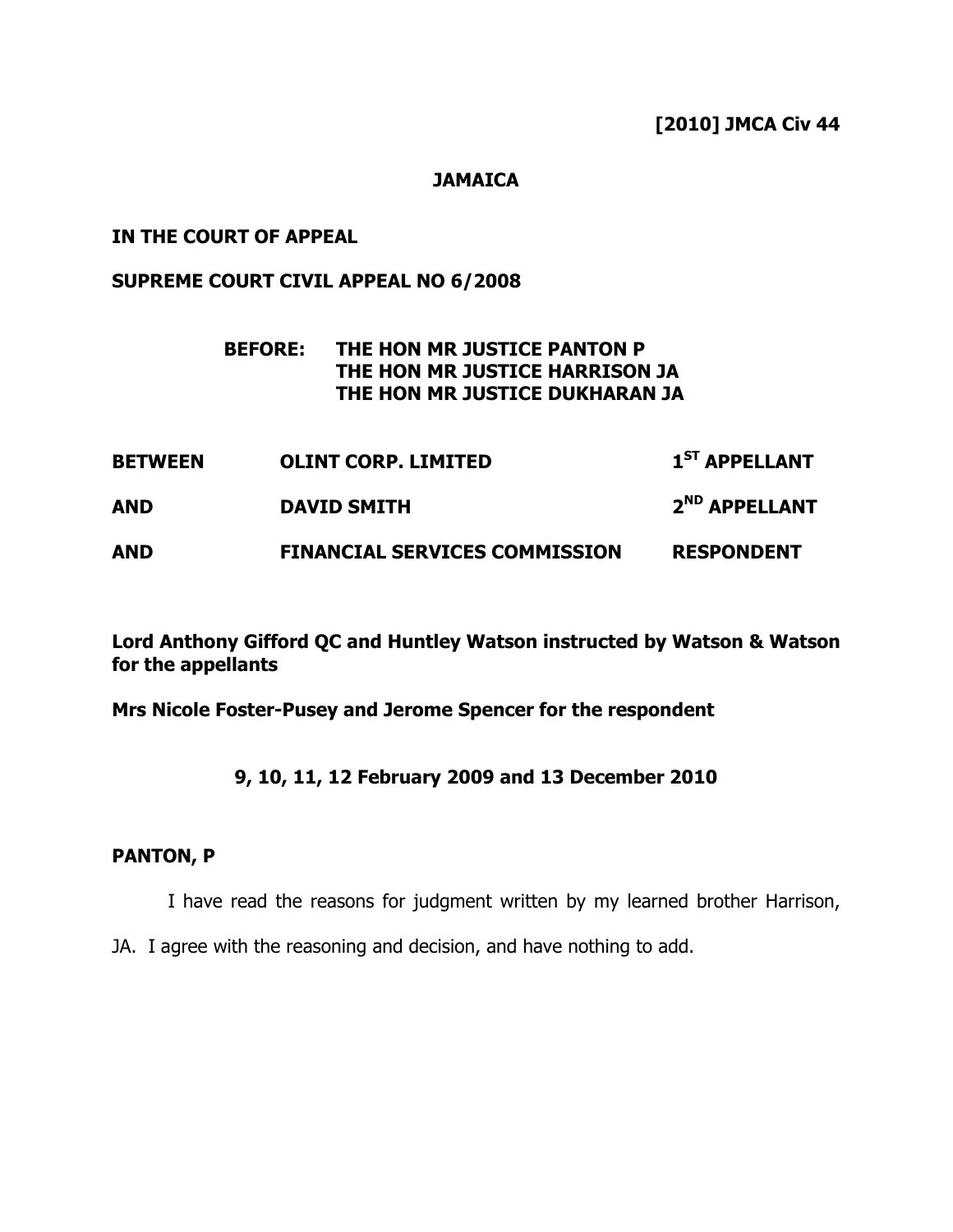## HARRISON, JA

# **Introduction**

[1] This appeal arises out of a decision by Norma McIntosh J pursuant to sections 68 and 74 of the Securities Act (the Act) whereby she held inter alia, that there was sufficient evidence to satisfy the Financial Services Commission (the respondent) that the appellants were acting in breach of the Act in issuing and dealing in investment contracts and certificates of participation in a profit sharing agreement and engagement in the business of investment advice.

## The Issues

- [2] In my view, seven issues arise for consideration in this appeal. They are:
	- (i) Whether the appellants were dealing in securities and were thereby required to hold a dealer's licence under the Securities Act?
	- (ii) Whether the appellants were engaged in the business of investment advice?
	- (iii) Whether the respondent had acted unlawfully and ultra vires in issuing the Cease and Desist Order?
	- (iv) Whether the respondent acted in breach of the principles of natural justice by not giving the appellants the opportunity to be heard?
	- (v) Whether the Cease and Desist Orders interfered with the appellants right of freedom of association?
	- (vi) Whether correct procedures were followed before the Cease and Desist orders were issued? and
	- (vii) Whether the respondent acted as judge and investigator in its own cause and/or in breach of the doctrine of separation of powers?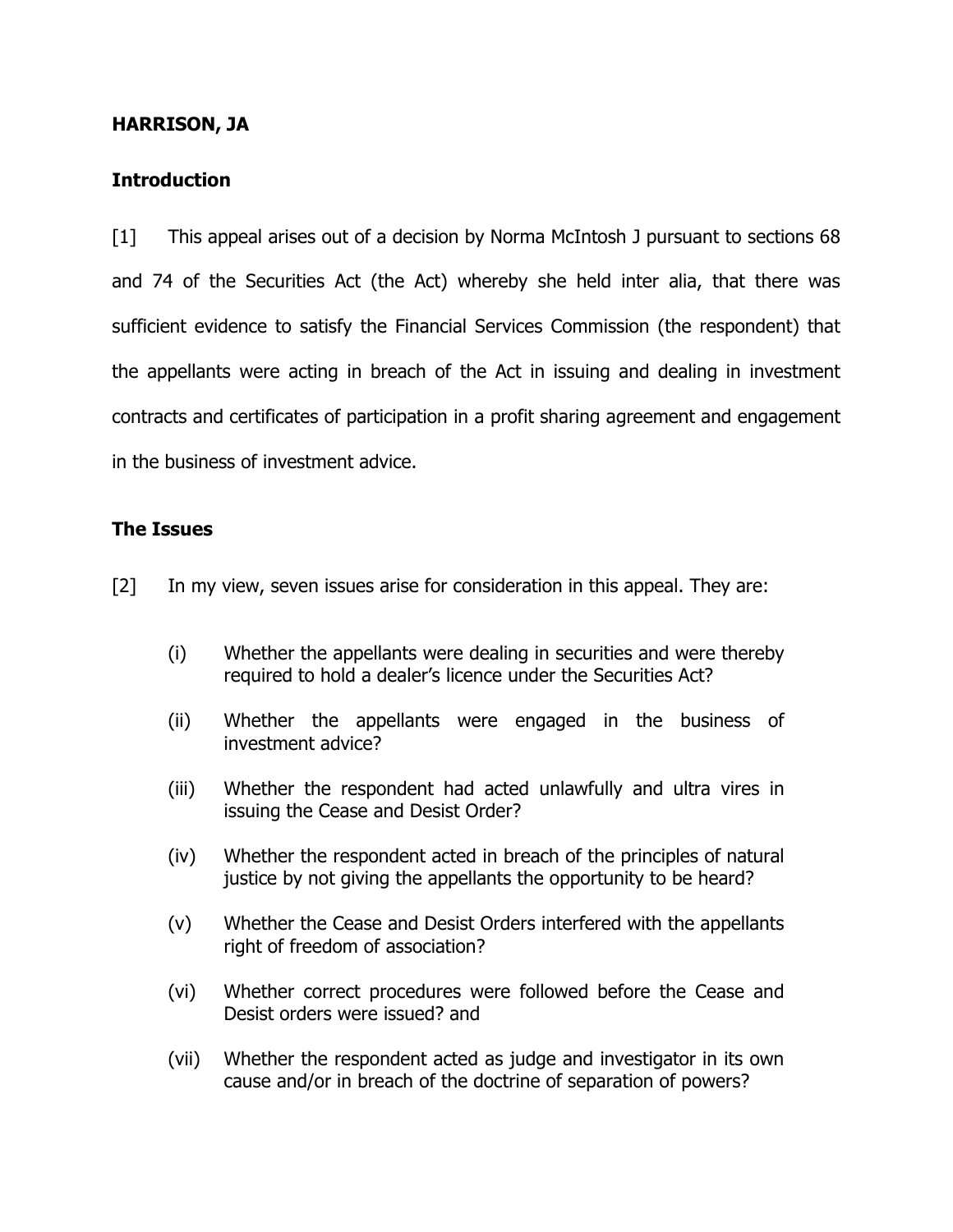#### The Background to the Appeal

[3] The material facts are summarized as follows. The  $1<sup>st</sup>$  appellant carried on business as a company which provided customer services to members of a club. It operated at offices situated at Shops 23 and 25A, 30 Dominica Drive, Kingston 5. The relationship of the members to the club was set out in a Private Club Member Agreement made between each member and Overseas Locket International Corp., a Panamanian company involved in the currency exchange market. Under this agreement Overseas Locket agreed to use funds invested by members as a margin for taking leverage speculative currency positions which involved a high degree of risk.

[4] The  $2<sup>nd</sup>$  appellant was the director of and principal shareholder in the  $1<sup>st</sup>$ appellant, and played the leading part in the foreign currency trading. The club started with his family and friends in about January 2004. Because of the success of the venture, the club grew considerably over the following two years. Each new member was required to be personally known to and vouched for by an existing member. The facts do not indicate that the club had advertised to the general public. It did not hold a securities dealer's licence or an investment adviser's licence.

[5] On 3 March 2006, the company's premises at Dominica Drive were raided by officers of the respondent, accompanied by police officers from the Financial Investigation Division. They produced warrants issued under section 8A of the Act. The warrant had been issued following informations laid by Janice Holness on behalf of the respondent. These officers seized large quantities of documents, records, computer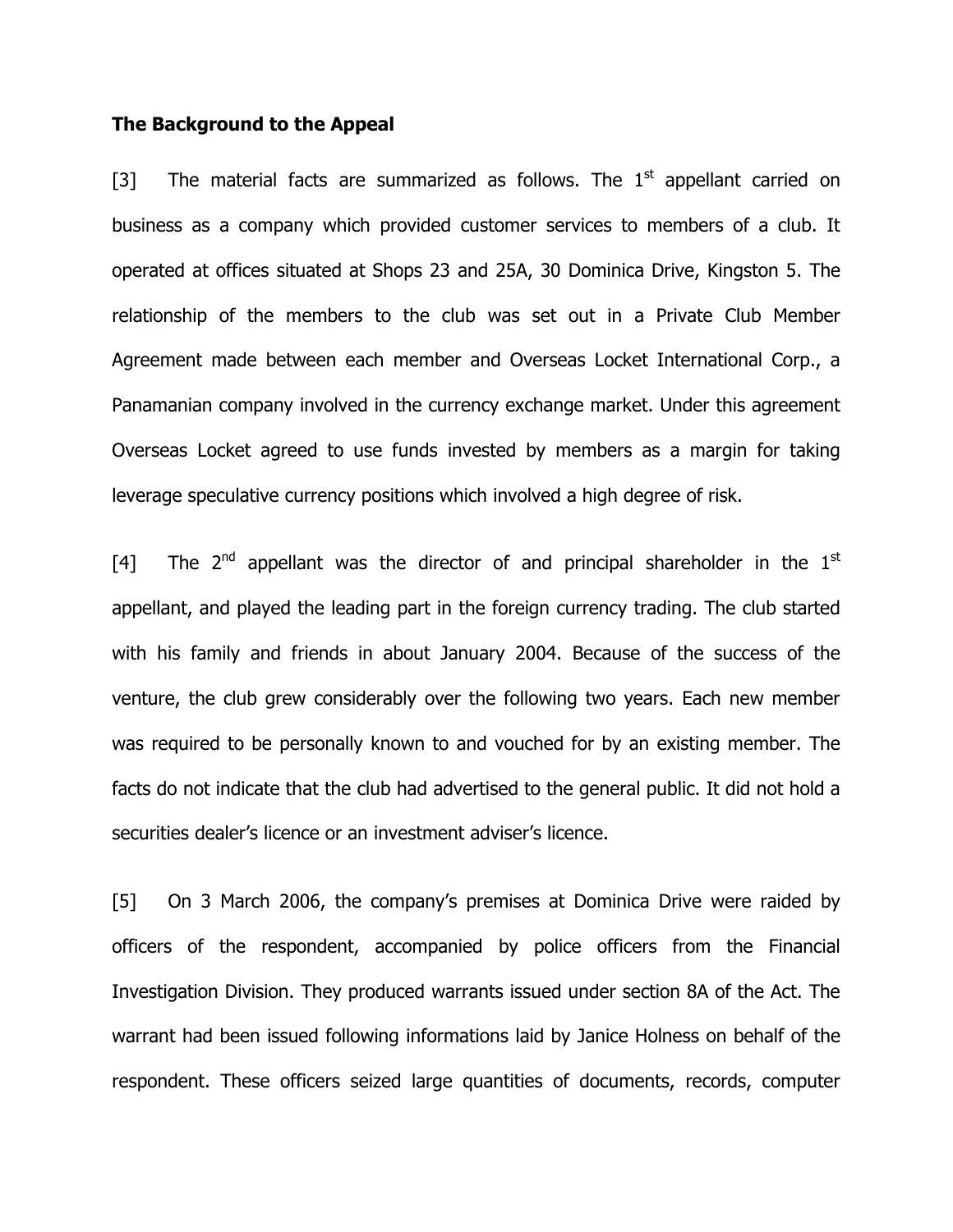equipment, cheque books and some cash from Shop 25A. On 6 March 2006, the officers removed quantities of similar articles from Shop 23, including a Bloomberg machine which was used in the appellants' foreign trading activity.

[6] On 24 March 2006, the respondent made Cease and Desist Orders (a) against "Olint Corp/David Smith et al" and (b) against "Overseas Locket International Corp./David Smith et al", requiring them to cease and desist from carrying out securities business and investment advice business within the meaning of the Securities Act, or holding themselves out as carrying on such business, or from soliciting or taking on any new business.

[7] On 28 March 2006, the appellants applied to the respondent for a stay of execution of the orders against them. This application was supported by an affidavit of the 2<sup>nd</sup> appellant. On 30 March 2006, the respondent refused a stay.

[8] By notice of appeal and fixed date claim form, both filed on 7 April 2006, the appellants appealed against the Cease and Desist Orders.

[9] On 9 November 2006, Mangatal, J. granted a stay of execution on condition that there should be no increase in the number of members of the Club.

[10] Pursuant to section 74 of the Act, the appellants exercised their statutory right of appeal to a judge in chambers. On 27-28 March 2007, and 4-7 June 2007, the appeal was heard by Norma McIntosh J, who delivered judgment on 24 December 2007, dismissing their appeal. In view of their further right under the Act, the appellants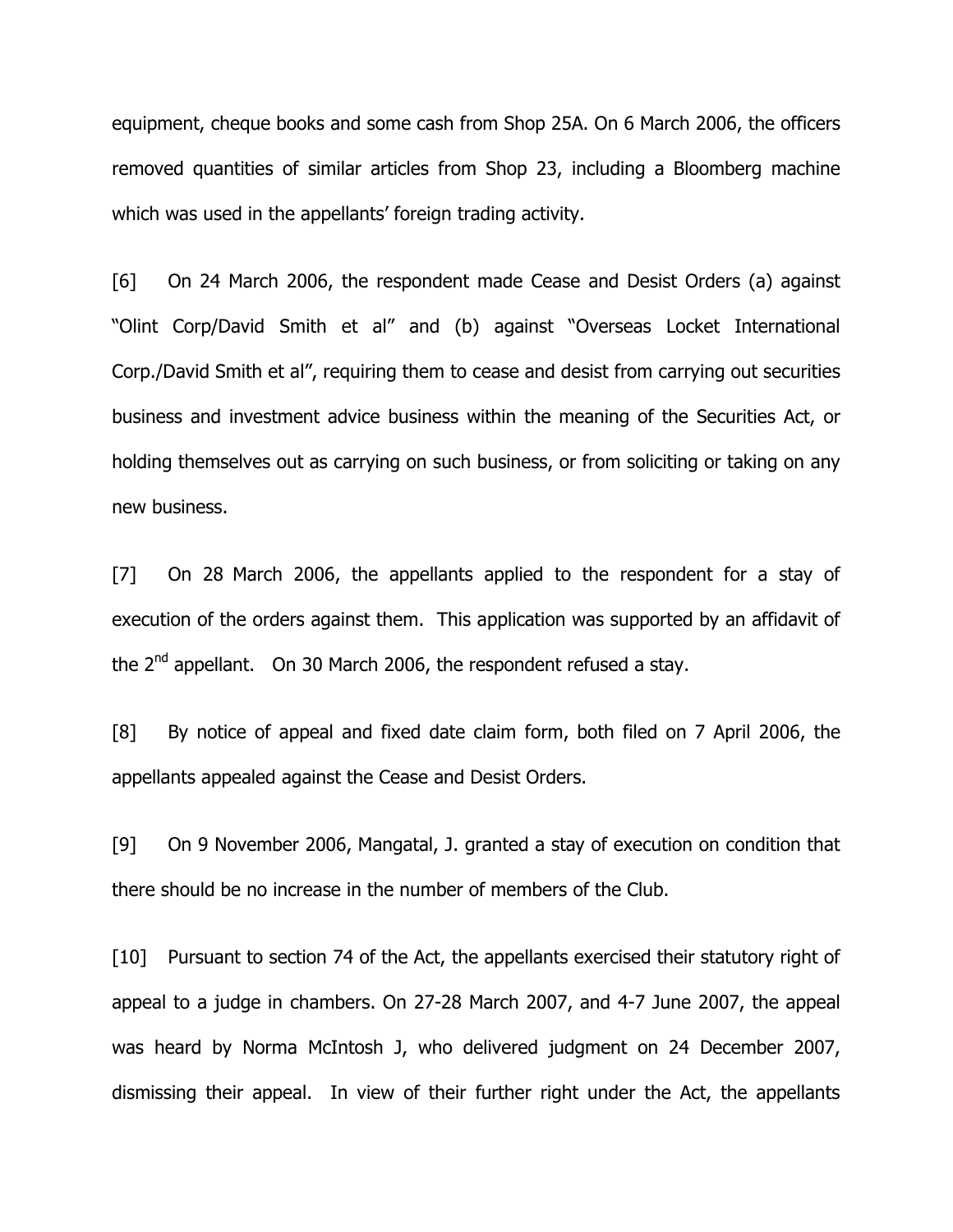lodged a notice of appeal against the order of McIntosh J in the Registry of the Court of Appeal. On 5 February 2008, the Court of Appeal granted a stay of execution of the order made by McIntosh, J.

# The Law

[11] I now turn to the relevant provisions of the Securities Act. Section 4 provides that the respondent is responsible for the general administration of the Act. Reference to the Commission in section 4 means the "Financial Services Commission established under section 3 of the Financial Services Commission Act" (see section 2). Section 4(3) provides inter alia:

"4(3) - For the purposes of this Act the Commission shall:

- (a) carry out such investigations and examinations in relation to the securities industry -
	- (i) as it considers necessary for the purpose of ascertaining whether the provisions of this Act are being complied with..."

[12] There is provision in the law for hearing persons affected by way of an investigation under the Securities Act and section 4(4) of that Act provides:

> "4(4) - The Commission may hear orally any person who, in its opinion, will be affected by an investigation under this Act, and shall so hear the person if a written request for a hearing has been made by the person showing that he is an interested party likely to be affected by the result of the investigation."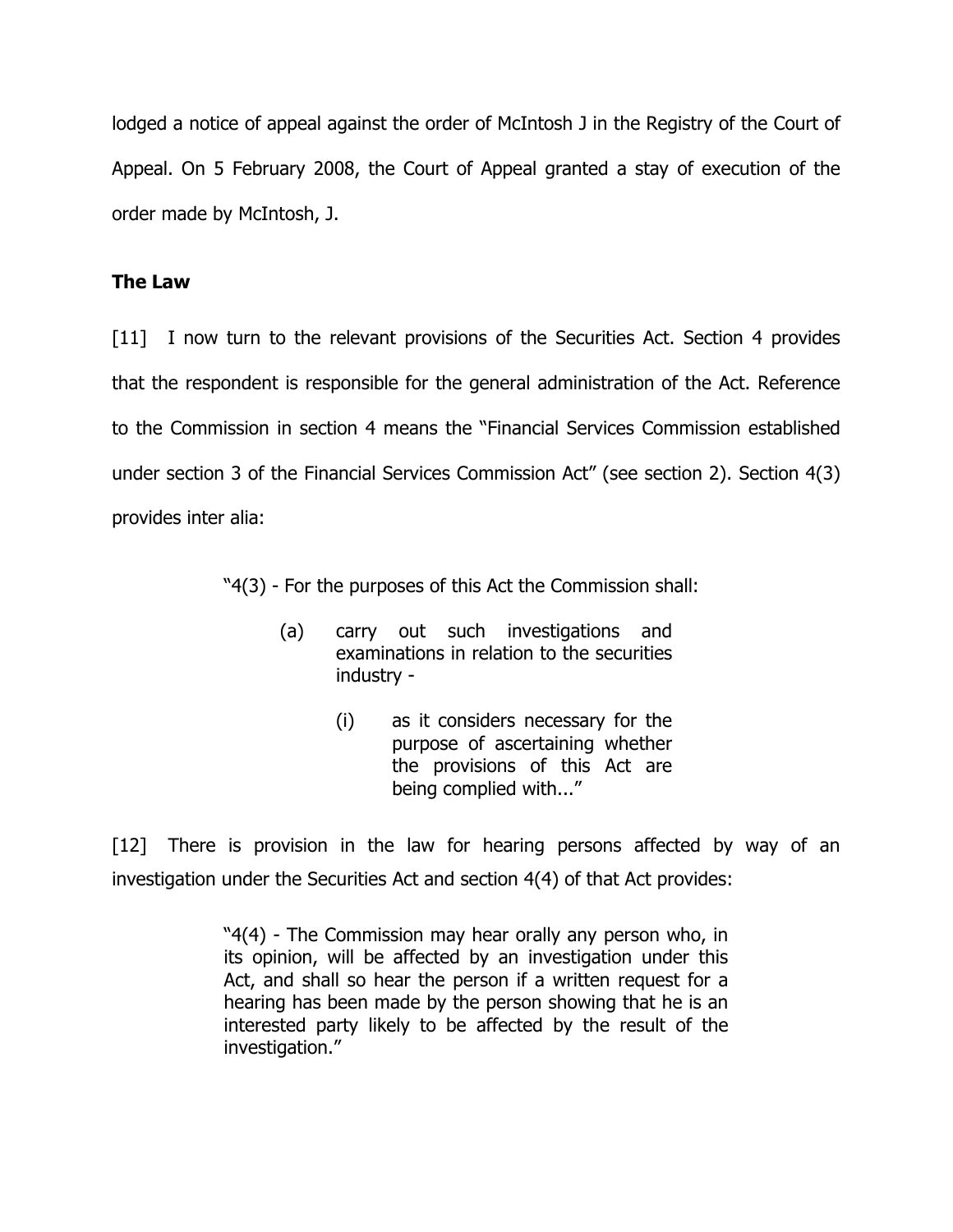[13] Section 7(1) deals with carrying on of a securities business and provides as follows:

"7. (1) A person shall not

- (a) carry on a securities business; or
- (b) hold himself out as carrying on a securities business,

unless he is in possession of a dealer's licence to do so granted under this Act.

- (2) Subsection (1) shall not apply to  $-$ 
	- (a) a person who is an exempt dealer within the meaning of subsection (3) of section 2; or
	- (b) a transaction on a particular occasion by a person who does not hold himself out as dealing in securities on a day to day basis.
- (3) A person who contravenes subsection (1) shall be guilty of an offence and shall be liable on summary conviction before a Resident Magistrate to a fine not exceeding two million dollars or to imprisonment for a term not exceeding three years or to both such fine and imprisonment."

[14] It is therefore an offence under section 7 of the Act for a person to: (a) carry on a securities business; or (b) hold himself out as carrying on a securities business, without a dealer's licence. Section 8(1) then provides as follows:

"8 (1) - Subject to subsection (2), a person shall not -

- (a) carry on an investment advice business; or
- (b) hold himself out as carrying on an investment advice business,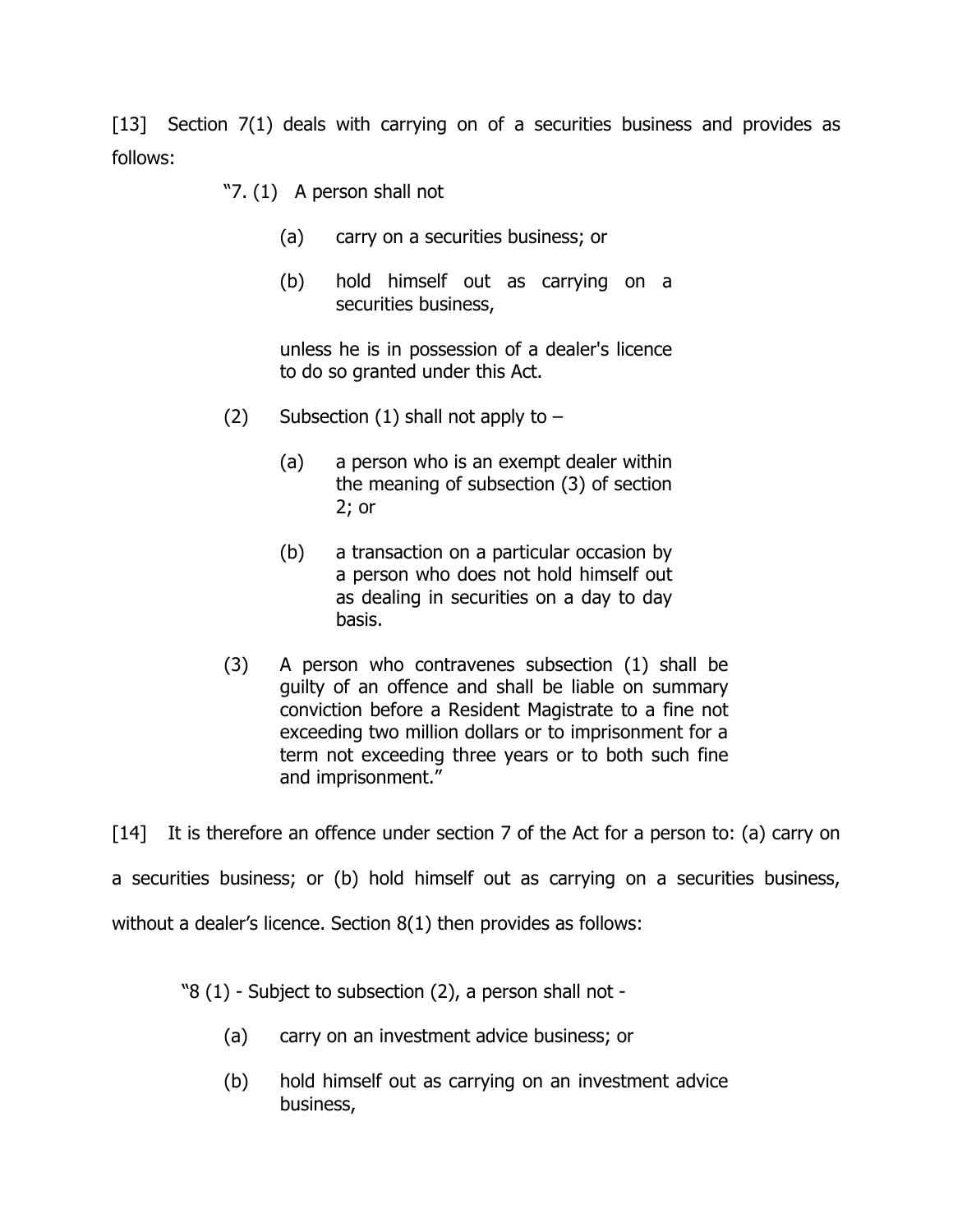unless he is the holder of an investment adviser's licence granted under this Act."

[15] A "securities business" is defined in section 2 as "a business of dealing in securities". "Investment advice business" means "the business of advising persons as to the investing in or the buying or selling of securities".

[16] The word "securities" is also defined in section 2 of the Securities Act to mean  $-$ 

- "(a) debentures, stocks or bonds issued or proposed to be issued by a government;
- (b) debentures, stocks, shares, bonds or promissory notes issued or proposed to be issued by a company or unincorporated body;
- (c) documents or writings commonly known as securities or as the Minister may prescribe from time to time by order;
- (d) rights or options in respect of securities;
- (e) certificates of interest or participation in any profit sharing agreement;
- (f) collateral trust certificates, preorganisation certificates, or subscriptions, transferable shares, investment contracts, voting trust certificates or certificates of deposit for securities,

but does not include -

- (g) stocks or shares of private companies,
- (h) futures contracts that are governed by any written law regulating trading in futures contracts;
- (i) bills of exchange;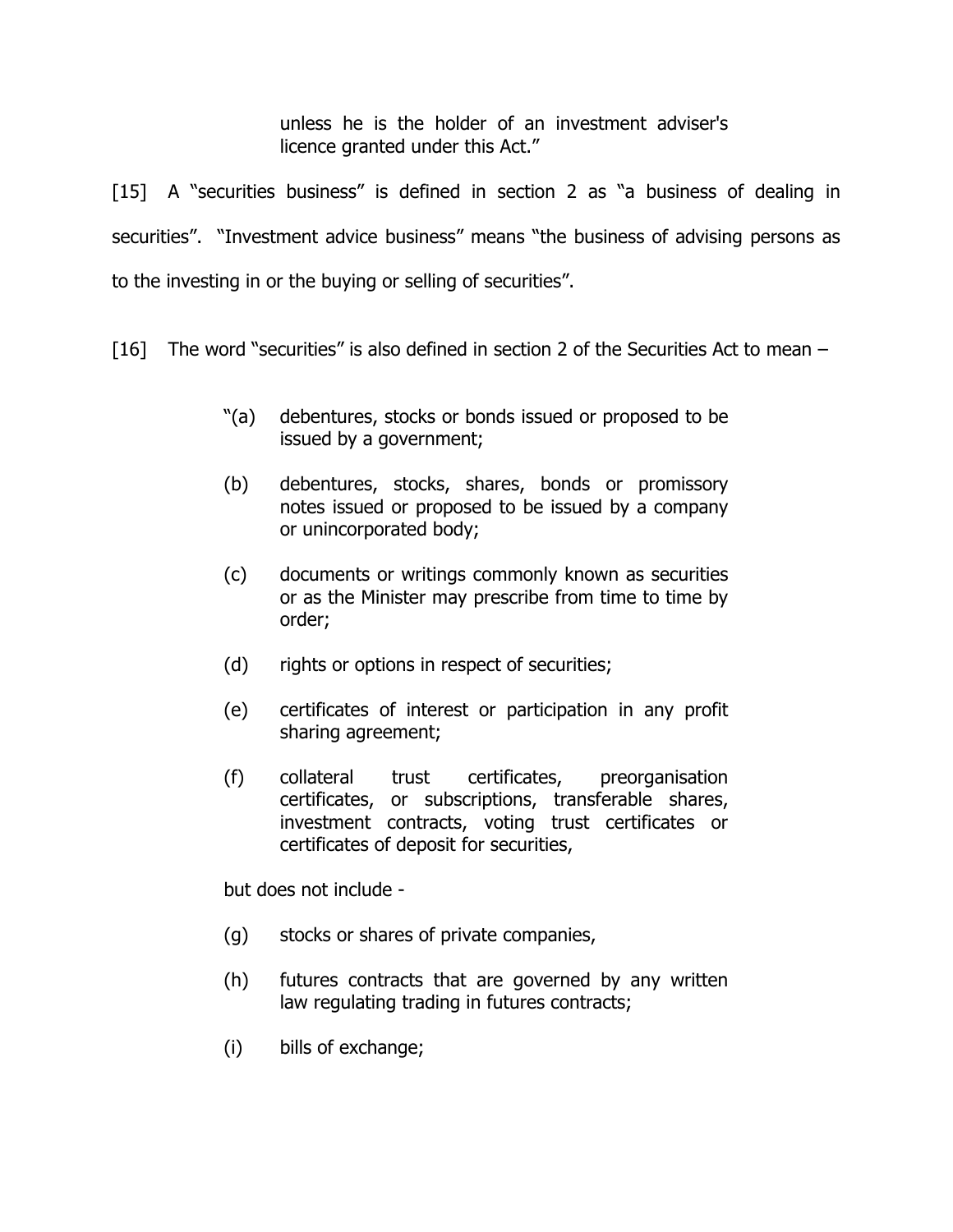- (j) certificates of deposit issued by banks licensed under the Banking Act, or financial institutions licensed under the Financial Institutions Act; or
- (k) securities issued by the Bank of Jamaica."

[17] The term "investment contract" is not defined in the Securities Act so this is one of the major issues which will have to be determined in this appeal. I shall now turn to the respective issues.

# Issues Nos. 1 and 2

Dealing in Securities, Investment Contracts and Investment Advice Grounds 1, 2 and 3

- (1) The learned judge erred in law in holding that the Appellants dealt in securities and thereby were required to hold a dealer's licence under the Securities Act; since there was no evidence (a) that the appellant's activities amounted to dealing as defined by that Act; or (b) that they dealt in investment contracts or certificates of participation in a profit-sharing agreement or in any other document comprised within the definition of "securities" under that Act; or (c) that they held themselves out as carrying on a securities business as so defined.
- (2) The learned judge erred in law in holding that the Appellants carried on an investment advice business and thereby were required to hold an investment adviser's licence; since there was no evidence (a) that the Appellants advised persons as to the investing in or buying or selling of securities; or (b) held themselves out as carrying on an investment advice business as defined by the Act.
- (3) The learned judge failed to have regard to the principle that penal statutes should be strictly construed so that the citizen may be clearly aware of what conduct on his part may lead to penal consequences.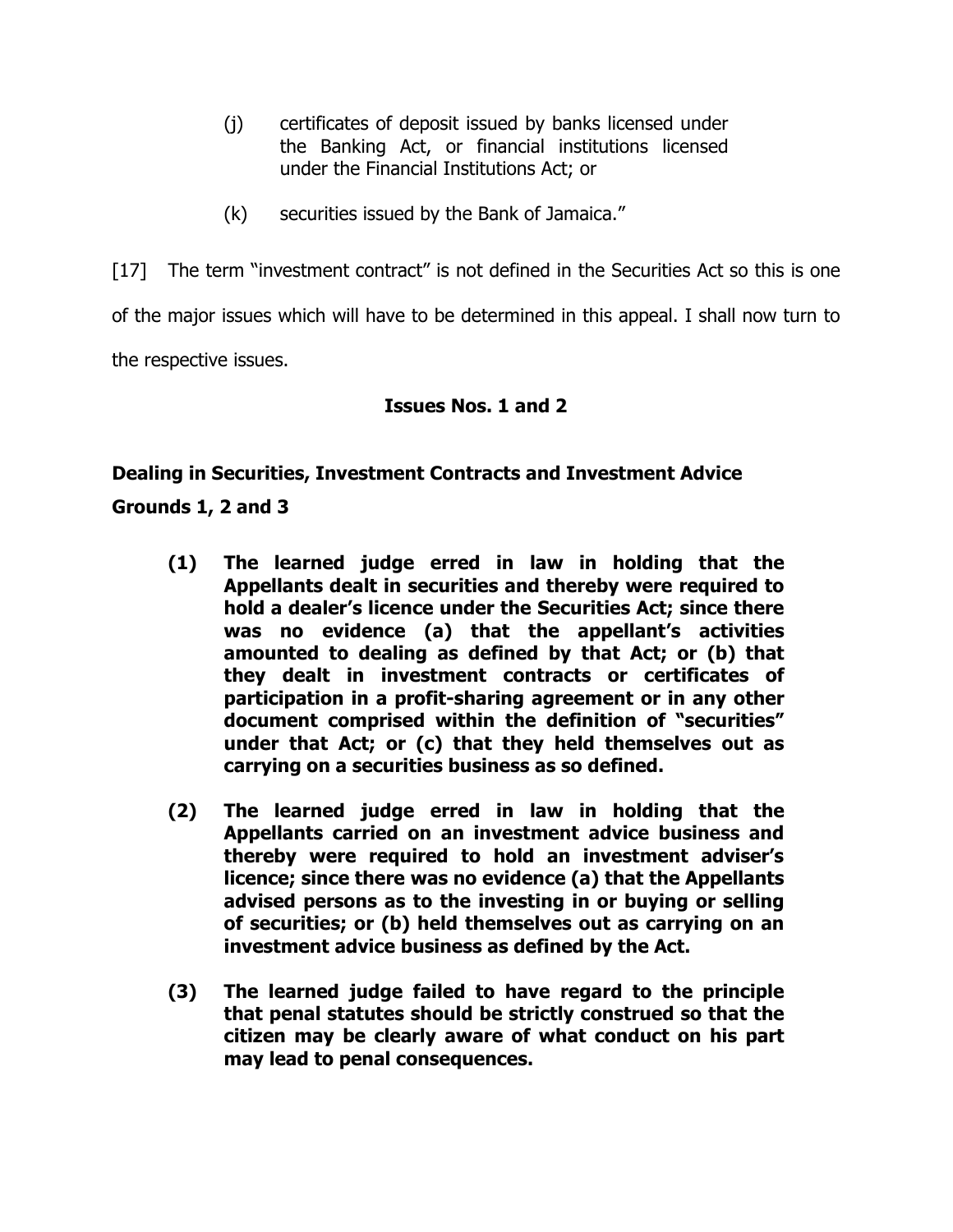[18] Issues 1 and 2 can be conveniently dealt with together. McIntosh J found that features of the appellants' activities showed participation in profit-sharing agreements. The learned judge held inter alia at page 34 of her judgment:

> "The investment contract is … the agreement between the parties that David Smith will use his foreign exchange trading skills to make profit for a customer and I agree that the trading of foreign exchange was the way in which profits were gained in the same way that profits could have been gained by investment in real property or on the stock market or through commercial papers or other instruments."

[19] The learned judge examined section 2 of the Securities Act and found that the definition of the word "securities" has substantial similarity with the definition found in the United States Securities Act of 1933. Section 2(1) of that Act states:

"When used in this title, unless the context otherwise requires-

"(1) The term 'security' means any note, stock, treasury stock, bond, debenture, evidence of indebtedness, certificate of interest or participation in any profitsharing agreement, collateral-trust certificate, preorganization certificate or subscription, transferable share, investment contract, voting trust certificate, certificate of deposit for a security, fractional undivided interest in oil, gas, or other mineral rights, any put, call, straddle, option, or privilege on any security, certificate of deposit, or group or index of securities (including any interest therein or based on the value thereof), or any put, call, straddle, option, or privilege entered into on a national securities exchange relating to foreign currency, or, in general, any interest or instrument commonly known as a 'security', or any certificate of interest or participation in, temporary or interim certificate for, guarantee of, or warrant or right to subscribe to or purchase, any of the foregoing."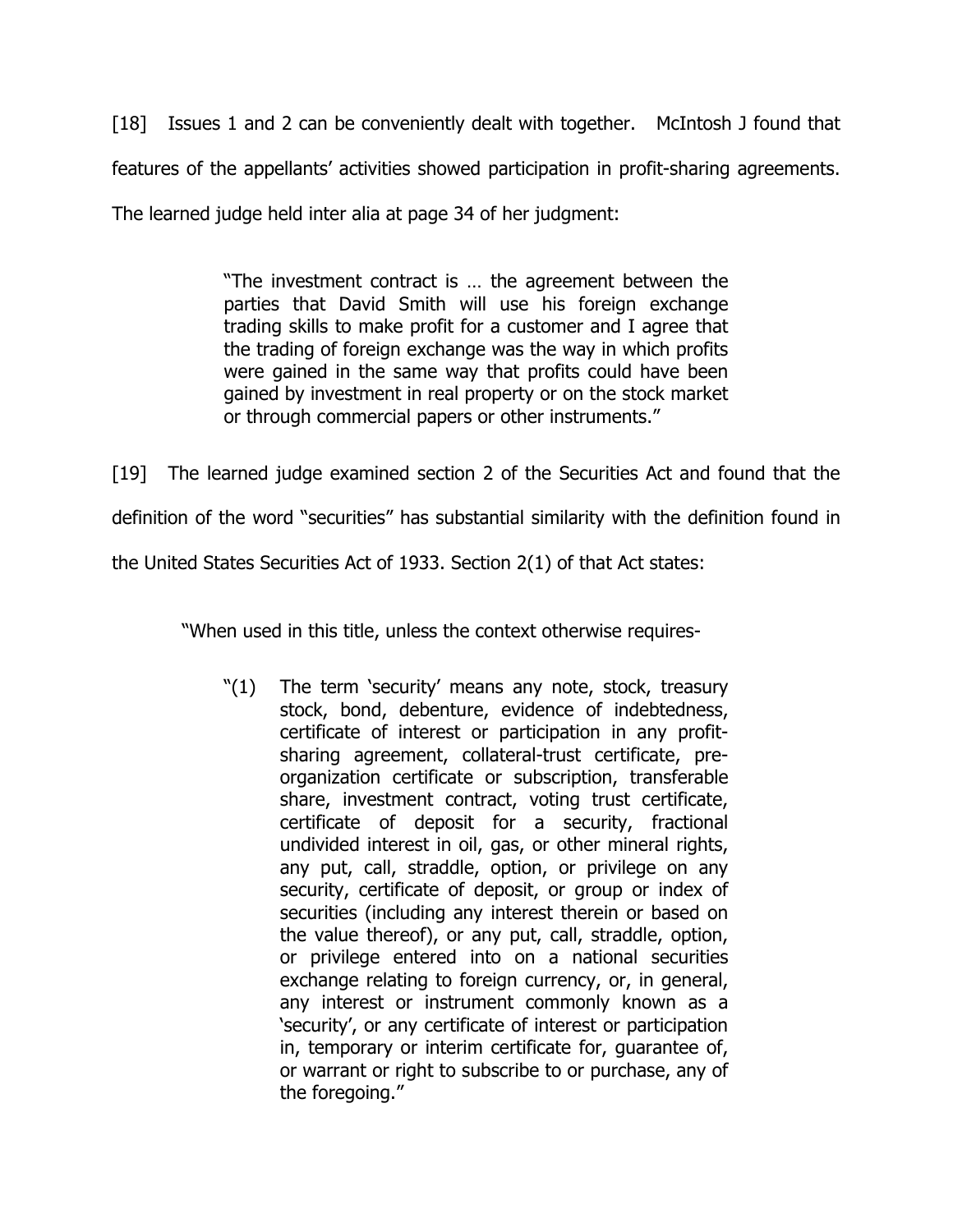[20] In coming to her decision, McIntosh, J. had relied on the case of **SEC v W.J. Howey Co** (1946) 328 US 293 decided by the United States Supreme Court. The case held that an investment contract was defined as "a contract, transaction or scheme whereby a person invests his money in a common enterprise and is led to expect profits solely from the efforts of others". The court also held that it was immaterial whether the shares in the enterprise were evidenced by formal certificates or by nominal interests in the physical assets employed in the enterprise.

[21] McIntosh, J. had also referred to the Canadian case of Re Pacific Coast Coin Exchange [1978] 2 S.C.R. 112.

[22] Lord Gifford QC for the appellants, argued that since the appellants were dealing in foreign currency trading, this could not be regarded as a security within the terms of paragraphs (a) to (f) inclusive, in section 2 of the Securities Act. He submitted that upon a plain construction of the statute, the appellants neither dealt in securities nor gave advice in relation to the dealing in securities. He argued that they were dealing in money and had given advice in relation to that portfolio.

[23] Lord Gifford QC also submitted that McIntosh J, had erred when she relied on United States and Canadian cases in order to make a determination of the term "investment contract". He submitted that the facts of the **Howey** case (supra) are totally different from those in the instant case. Lord Gifford QC submitted that in **Howey** there was: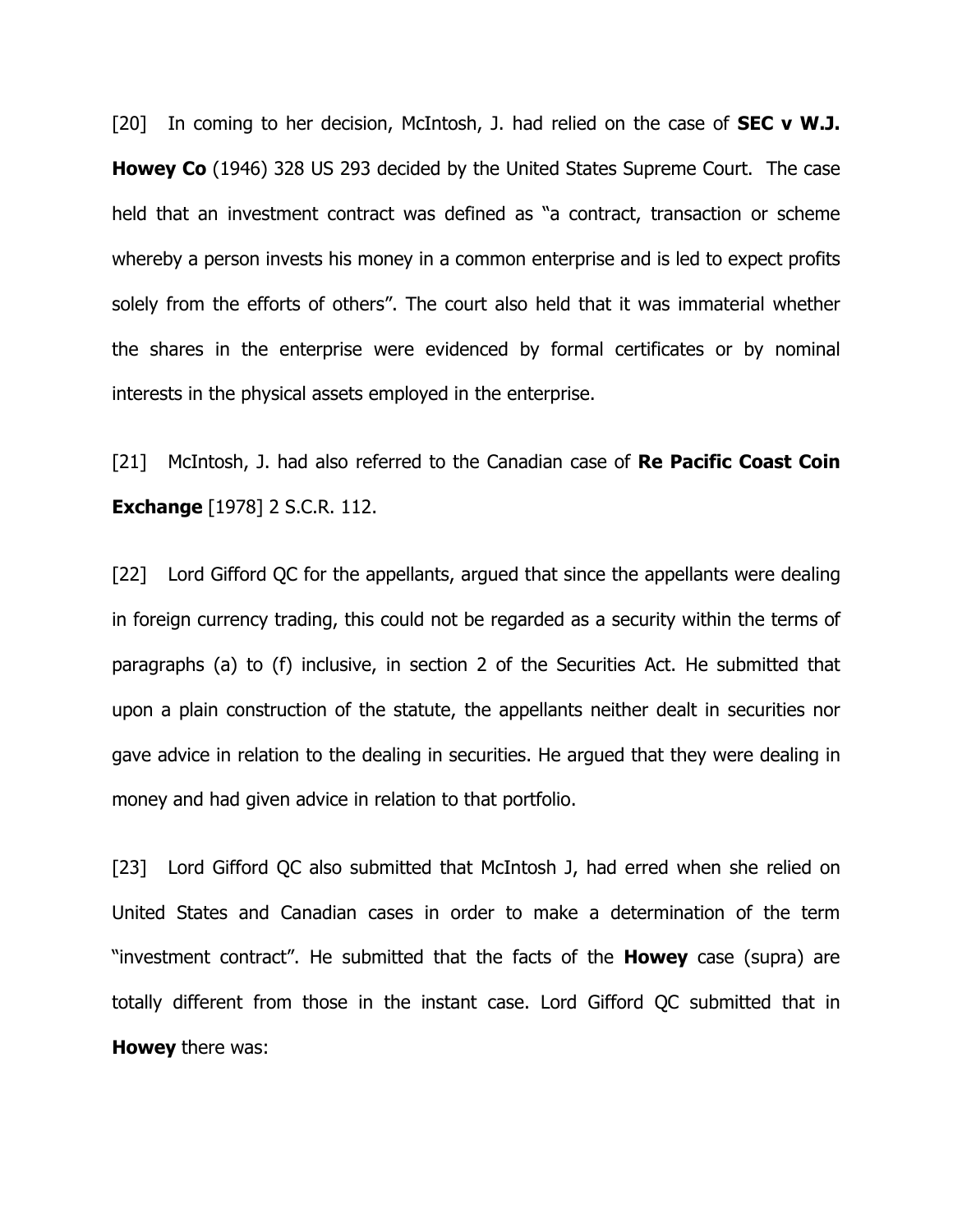- (a) the offering of shares in the enterprise for sale to the public;
- (b) an investment scheme in which the investor would have a defined share; and
- (c) the shares were evidenced by contracts and warranty deeds.

He also submitted that in the present case, the appellants:

- (a) made no offer to the public;
- (b) made personal agreements with members who from time to time deposited money; and
- (c) created no deeds or negotiable documents.

[24] Lord Gifford QC further submitted that the learned judge had erred in placing reliance on the Canadian case of Re Pacific Coast Coin Exchange. Again that case he submitted is distinguishable for the following reasons:

- (1) Customers were solicited by newspaper advertisements, which spoke of the scheme as providing a reliable investment.
- (2) The scheme was for the sale of bags of silver coins on margin, by means of commodity account agreements.
- (3) The relevant statute was the Ontario Securities Act which is in far wider terms than the Jamaican Act. It provides that " 'security' includes...", and there follows a list of sixteen items including "any investment contract".

[25] Lord Gifford QC submitted that in both the **Howey** and **Re Pacific Coast Coin Exchange** cases, there was a clear pooling of funds invested. In this case each member's fund is separate and what he or she gets by way of interest is the interest on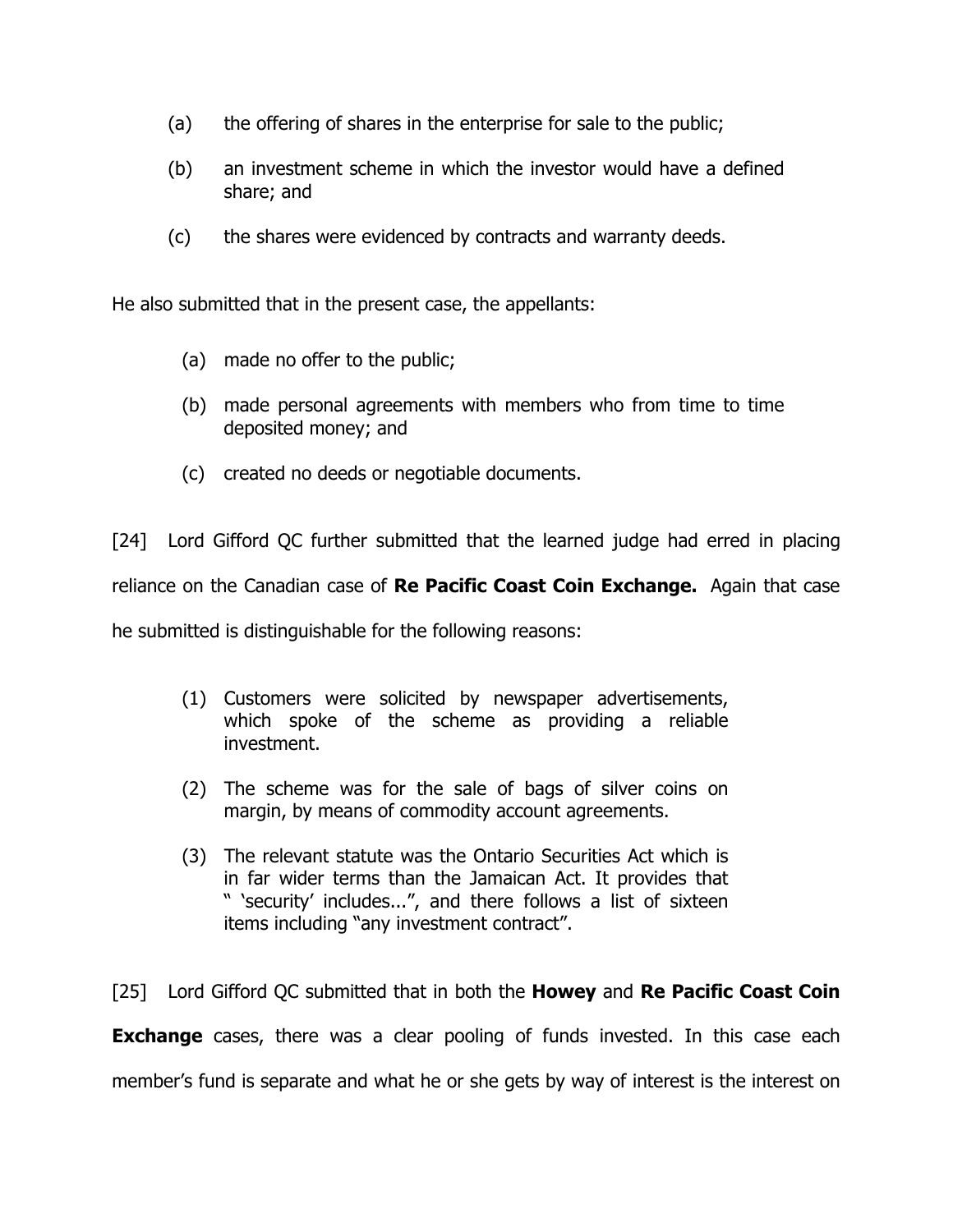the trading in his or her money. Learned Queen's Counsel also submitted that if there is any uncertainty in the interpretation of the legislation, it should be construed in favour of the appellants. A statute he said, which provides for penal sanctions for those who are in breach, must be strictly construed. "Those who contend that the penalty may be inflicted must show that the words of the Act distinctly enact that it shall be incurred under the present circumstances. They must fail, if the words are merely equally capable of construction that would, and one that would not, inflict the penalty": **Dickenson v Fletcher** (1873) LR 9 CP 1 at 7. He also submitted that the burden of proving that Parliament had authorized the doing of acts which interfere with private rights rests on those who claim the right to do those acts, and that statutes of this kind must be construed strictly against the parties to whom the authority has been given." -

(Dormer v Newcastle Corporation [1940] 1 All ER 219 at 225).

[26] Lord Gifford QC asked the court to look at the position in the United Kingdom where there were specific provisions in the Financial Services and Markets Act 2000 relating to the regulation of collective investment schemes. By section 235(1) of that Act:

- "(1) … "collective investment scheme" means any arrangements with respect to property of any description, including money, the purpose or effect of which is to enable persons taking part in the arrangements (whether by becoming owners of the property or any part of it or otherwise) to participate in or receive profits or income arising from the acquisition, holding, management or disposal of the property or sums paid out of such profit or income.
- (2) The arrangements must be such that the persons who are to participate (participants) do not have day-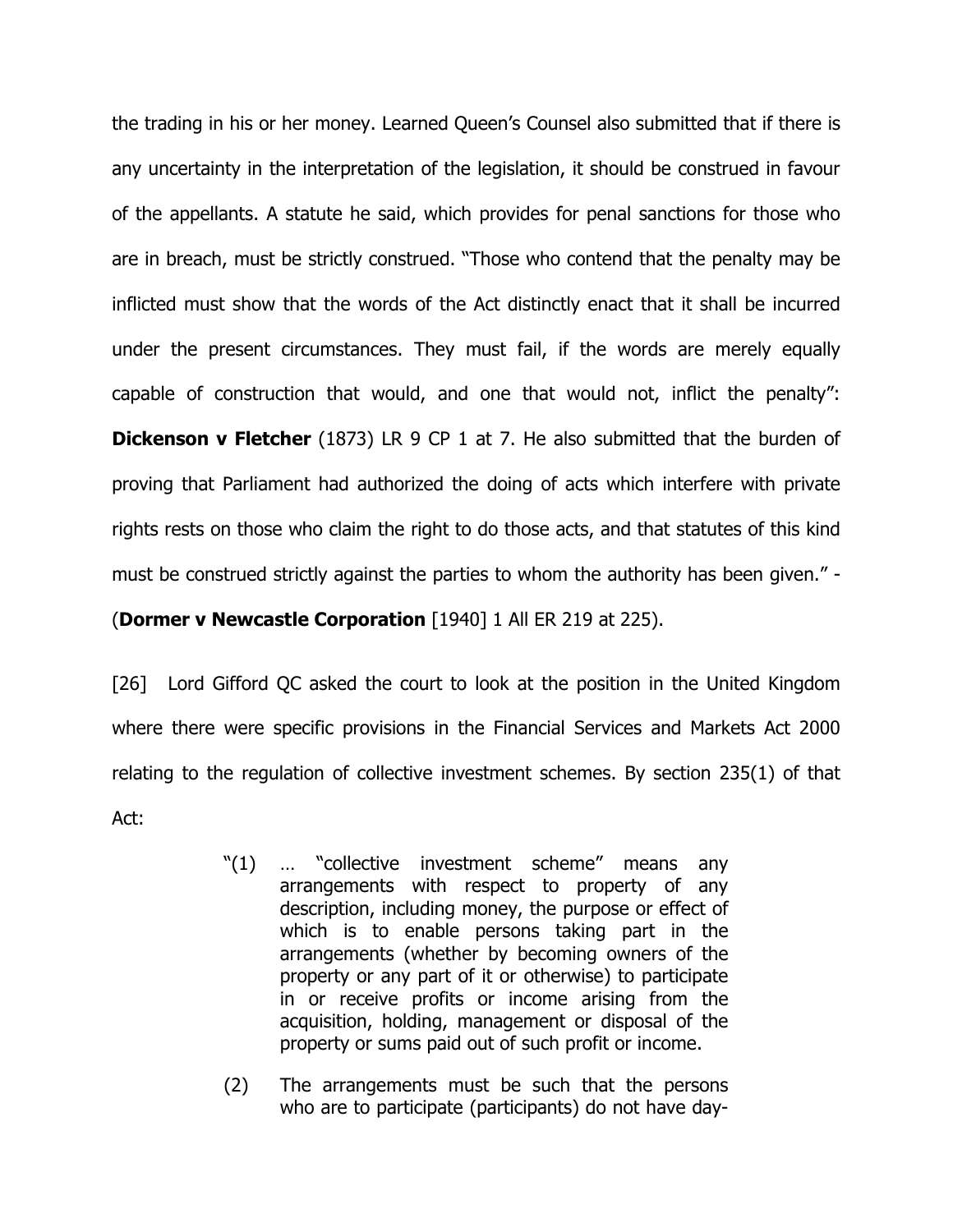to-day control over the management of the property, whether or not they have the right to be consulted or to give directions.

- (3) The arrangements must also have either or both of the following characteristics:
	- (a) the contributions of the participants and the profits or income out of which payments are to be made to them are pooled;
	- (b) the property is managed as a whole by or on behalf of the operator of the scheme."

[27] Lord Gifford QC submitted that a betting scheme has been held to fall within the definition: see Financial Services Authority v Fradley [2005] 1 EWCA Civ. 1183. A similar definition he said, was contained in the earlier Financial Services Act 1986, section 75: see Russell-Cooke Trust Co v Elliott and Others [2001] All ER 197 (D) (Jul). He therefore submitted that if the Jamaican legislature had wished to regulate schemes similar to that organised by the appellants, there has been a clear precedent to follow. He argued that the appellants have found no direct precedent (outside of the UK) which would directly assist the court as to whether a person who trades in foreign currency on behalf of investors is dealing in securities. He submitted however, that the plain language of the Act tells us that he is not. It may be desirable he said that such a person should be licensed, but if the law does not require him to be, he must not be subject to restraint.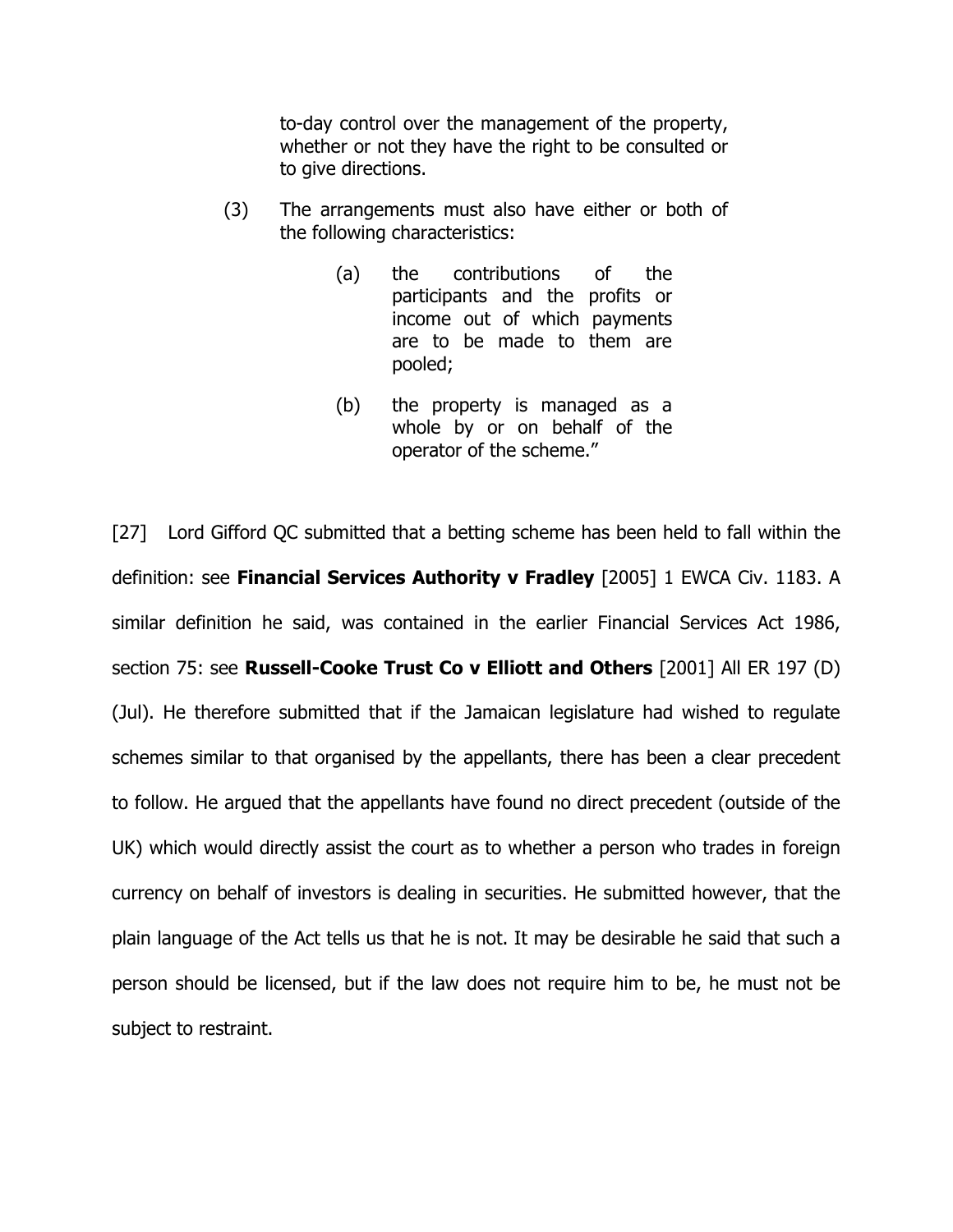[28] Finally Lord Gifford QC submitted that if there was any uncertainty in the interpretation of the legislation, it should be construed in favour of the appellants. He submitted that where a statute provides for penal sanctions for those who are in breach, it must be strictly construed.

[29] Mrs Foster-Pusey, for the respondent, submitted that the learned judge was correct in her finding both in law and on the facts that the appellants had:

- (1) dealt in securities and through their operations, engaged in the participation of a profit sharing agreement in relation to foreign currency trading activities;
- (2) issued investment contracts in relation to foreign currency trading activities; and
- (3) provided investment advice to potential investors in relation to foreign currency trading activities.

[30] She further submitted that there is no need for there to be an offer to the public before an arrangement or agreement can be seen as creating a security or an investment contract. Mrs Foster-Pusey submitted that neither the statute nor the common law support the arguments by the appellants that there has to be an offer to the public before an instrument can be regarded as a security. What she said is relevant is the nature of the agreement with each customer. She argued that although there was no advertisement in the media, the number of persons utilizing the business services of the appellant increased "exponentially" and was established to continue to increase by virtue of a commission paid to existing members to refer additional persons who would also become investors.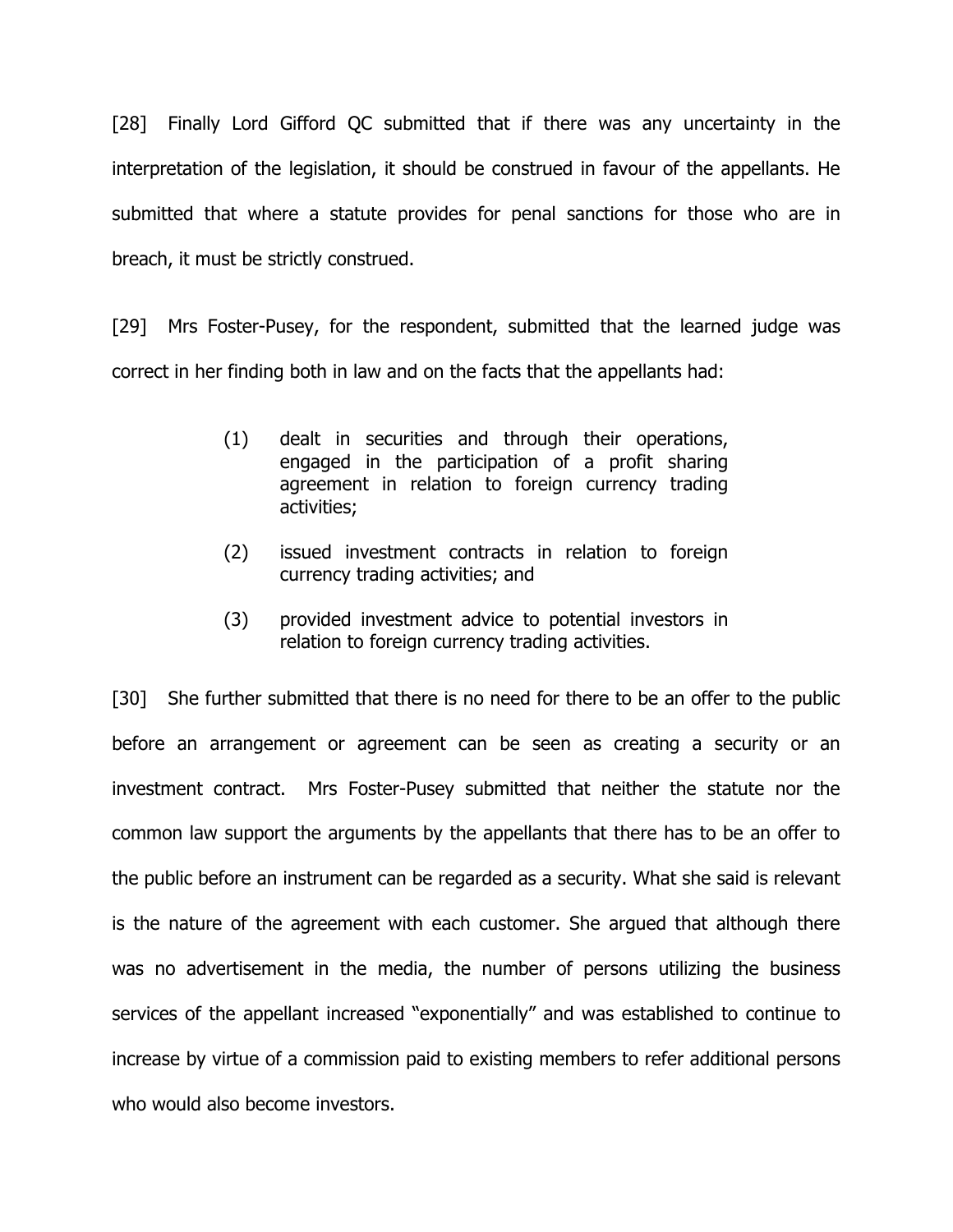[31] Mrs Foster-Pusey also submitted that there was no requirement for a deed or negotiable document to be created in order for the instrument to be regarded as a security. But, in any event, she submitted that the records which the appellants have in their possession show that the interests of customers were in fact negotiable. There was documentary proof she said, of the possibility of invested amounts being "hypothecated".

[32] Mrs Foster-Pusey further submitted that the case of **United States Commodity** Futures Trading Commission and State of Oregon ex rel Cory Streisinger v. **Orion International Inc. and Russell Cline** (District of Oregon) Case No. 03 CV 603 KI, delivered in the United States District Court, District of Oregon 17 December 2006 is of great assistance in response to the appellants' misconceived claim that they were dealing in "foreign currency" and not in securities and also that they were providing advice in relation to dealing in money. She argued that the appellants' submission reflects a studied misunderstanding of the nature of a security because the Commission was not saying that "currency" or "foreign exchange trading" in and of themselves are securities. She submitted that what the Commission was saying, and what the authorities state, is that what is covered is where an investment of money is made in a venture with the expectation that through the skills of another person a profit will be made and will accrue to the investor.

[33] Mrs Foster-Pusey responded to Lord Gifford's submission that "if the Jamaican legislature had wished to regulate schemes similar to that organized by the appellants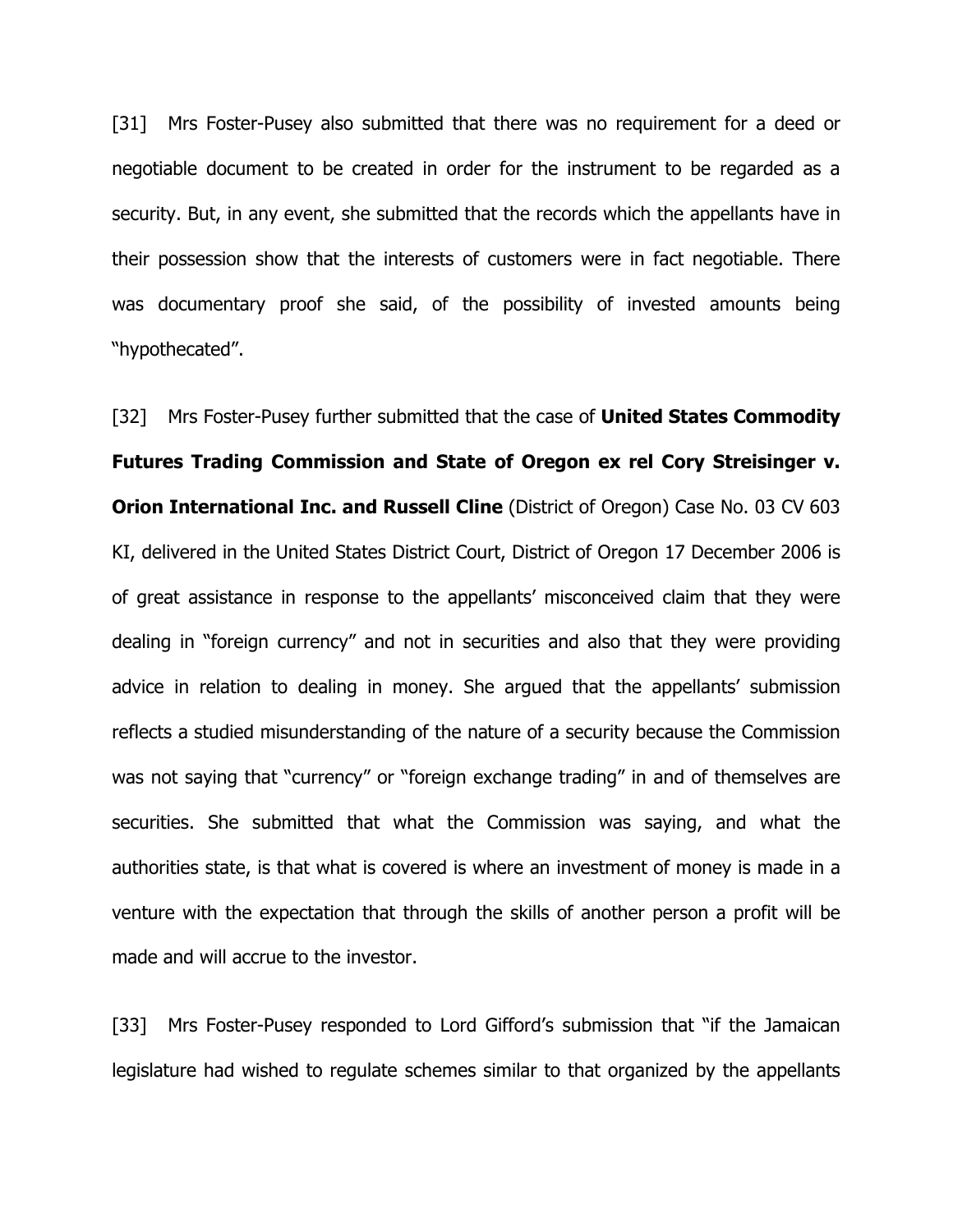there has been clear precedent to follow" in the English UK Financial Services and Markets Act 2000. She disagreed with those submissions and submitted that the learned judge was correct in adopting the definition of the term "investment contract" as has been accepted not only in the United States, but also in Canada.

### The Discussion

[34] In light of the statutory provisions pursuant to which the respondent issued the Cease and Desist Order, the question is whether it was reasonable for the respondent to conclude that the circumstances warranted the issuance of that order. In determining this question the following questions are relevant: (i) whether the appellants were dealing in securities; and (ii) whether there were investment contracts or certificates of participation in the business carried on by the appellants. While section 2 of the Act sets out numerous types of securities, the most common forms are either shares of ownership of a company, usually referred to as a stock, or debt issued by the company, referred to as a bond. Each type of security can potentially earn a return for the investor. The respondent has placed emphasis on section 2 (e) and (f) which state that securities include:

- "(e) certificates of interest or participation in any profit sharing agreement
- (f) collateral trust certificates, preorganization certificates, or subscriptions, transferable shares, investment contracts, voting trust certificates or certificates of deposit for securities."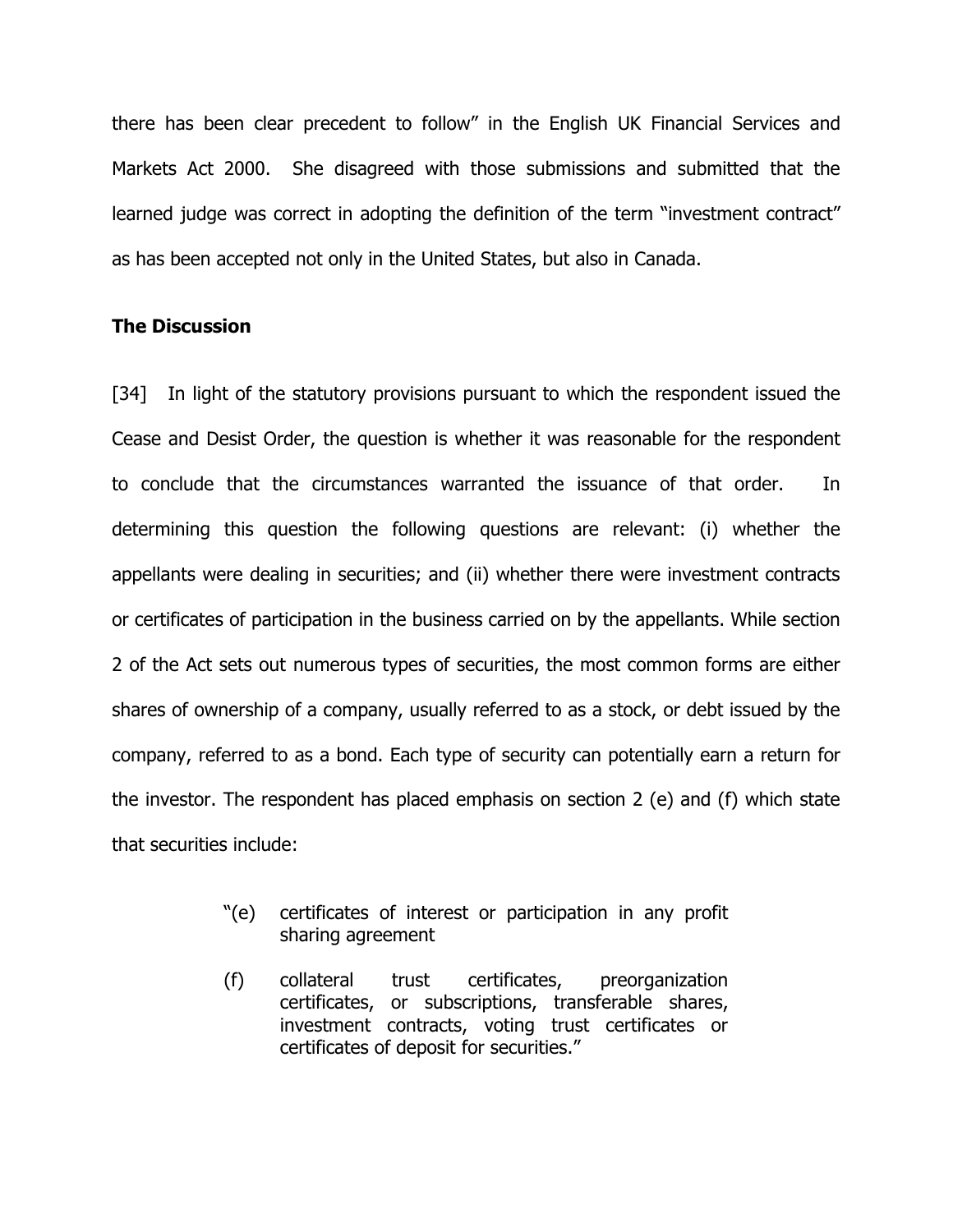[35] I do agree with McIntosh, J. that there is substantial similarity with the definition of securities in the Jamaican Act with section 2(1) of the United States Securities Act 1933 (supra).

[36] Similarly in Canada, the definition of the term "securities" includes "any investment contract" and "any profit-sharing agreement or certificate".

[37] The term 'Investment Contract' is not defined in the Act but it is my view, that some guidance can be gleaned from cases decided in other jurisdictions. The learned judge in this case had accepted the test outlined in **Howey** (supra) and I see no reason to say that she was in error in referring to that case for assistance.

[38] The facts in the **Howey** case can be briefly summarized. The defendants, W. J. Howey Company and Howey-in-the-Hills Service, Inc., were corporations organized under the laws of the state of Florida. W. J. Howey owned large tracts of citrus groves in Florida. Howey kept half of the groves for its own use, and sold real estate contracts for the other half to finance its future developments. Howey would sell the land for a uniform price per acre (or per fraction of an acre for smaller parcels), and convey to the purchaser a warranty deed upon payment in full of the purchase price. The purchaser of the land would then lease it back to the service company Howey-in-the-Hills via a service contract, who would tend to the land, and harvest, pool, and market the produce. The service contract gave Howey-in-the-Hills "full and complete" possession of the land specified in the contract, leaving no right of entry nor any right to the produce harvested. Purchasers of the land had the option of making other service arrangements,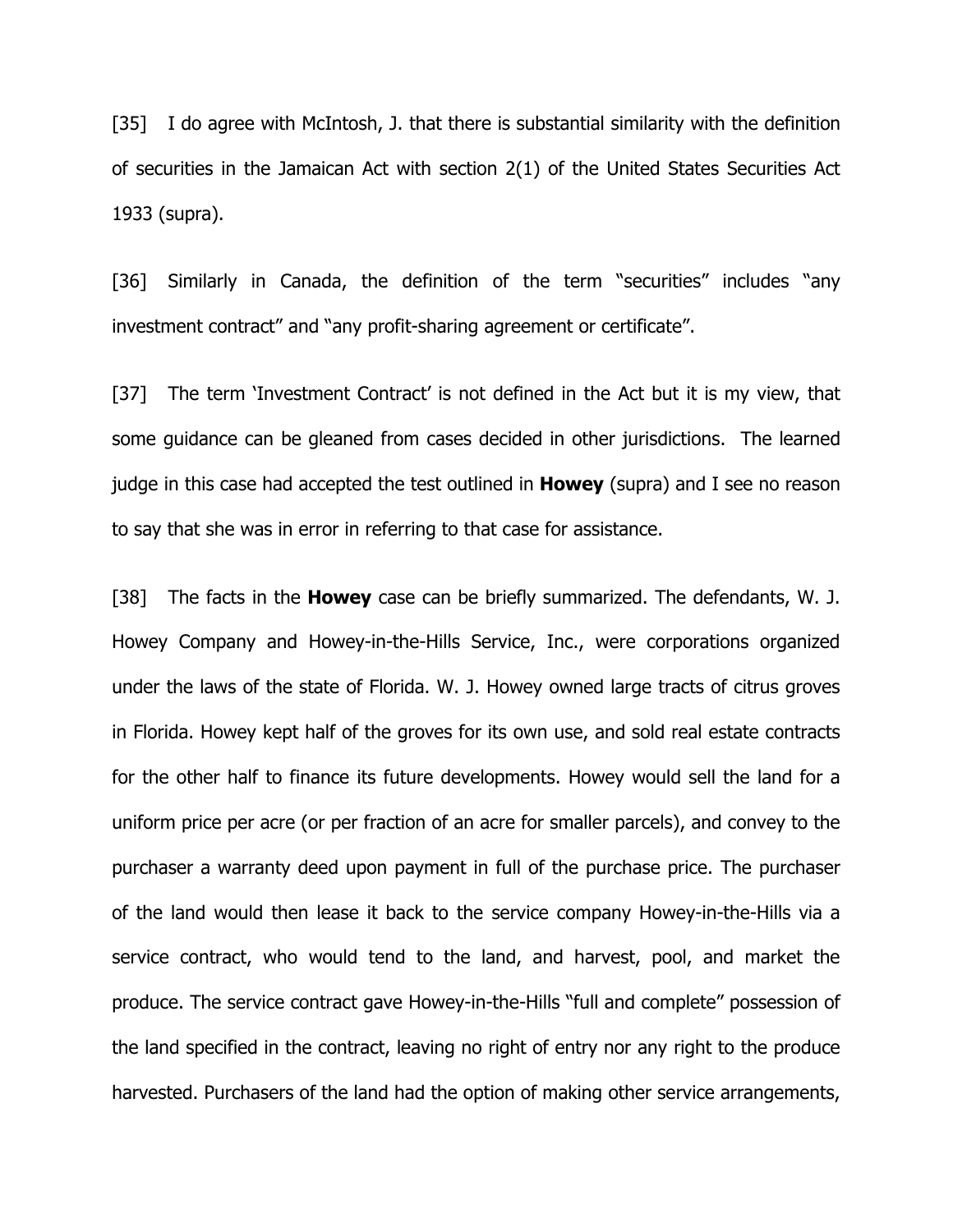but W. J. Howey, in its advertising materials, stressed the superiority of Howey-in-the-Hills' service.

[39] Howey marketed the land through a resort hotel it owned in the area, promising significant profits in the sales pitch it provided to those parties who expressed interest in the groves. Most of the purchasers of the land were not Florida residents, nor were they farmers. Rather, they were business and professional people who were inexperienced in agriculture and lacked the skill or equipment to tend to the land by themselves. Howey had not filed any registration statement with the Securities and Exchange Commission (SEC). The SEC filed suit to obtain an injunction forbidding the defendants from using the mails and instrumentalities of interstate commerce in the offer and sale of unregistered and nonexempt securities in violation of 5(a) of the Securities Act of 1933. The United States District Court for the Southern District of Florida denied the injunction, and the United States Court of Appeals for the Fifth Circuit affirmed that decision. The U.S. Supreme Court then granted certiorari.

[40] Justice Murphy, writing for the majority in the U.S. Supreme Court, identified the major legal issue in that case as whether or not the contracts Howey was selling (which in substance were basically leaseback agreements) constituted an "investment contract" within the meaning of section 2(a)(1) of the Securities Act of 1933. Justice Murphy reasoned that while the term "investment contract" was left undefined by the Act, it had been used to cover a broad array of contracts and other schemes to raise capital in a way to secure some income or profit from the use thereof.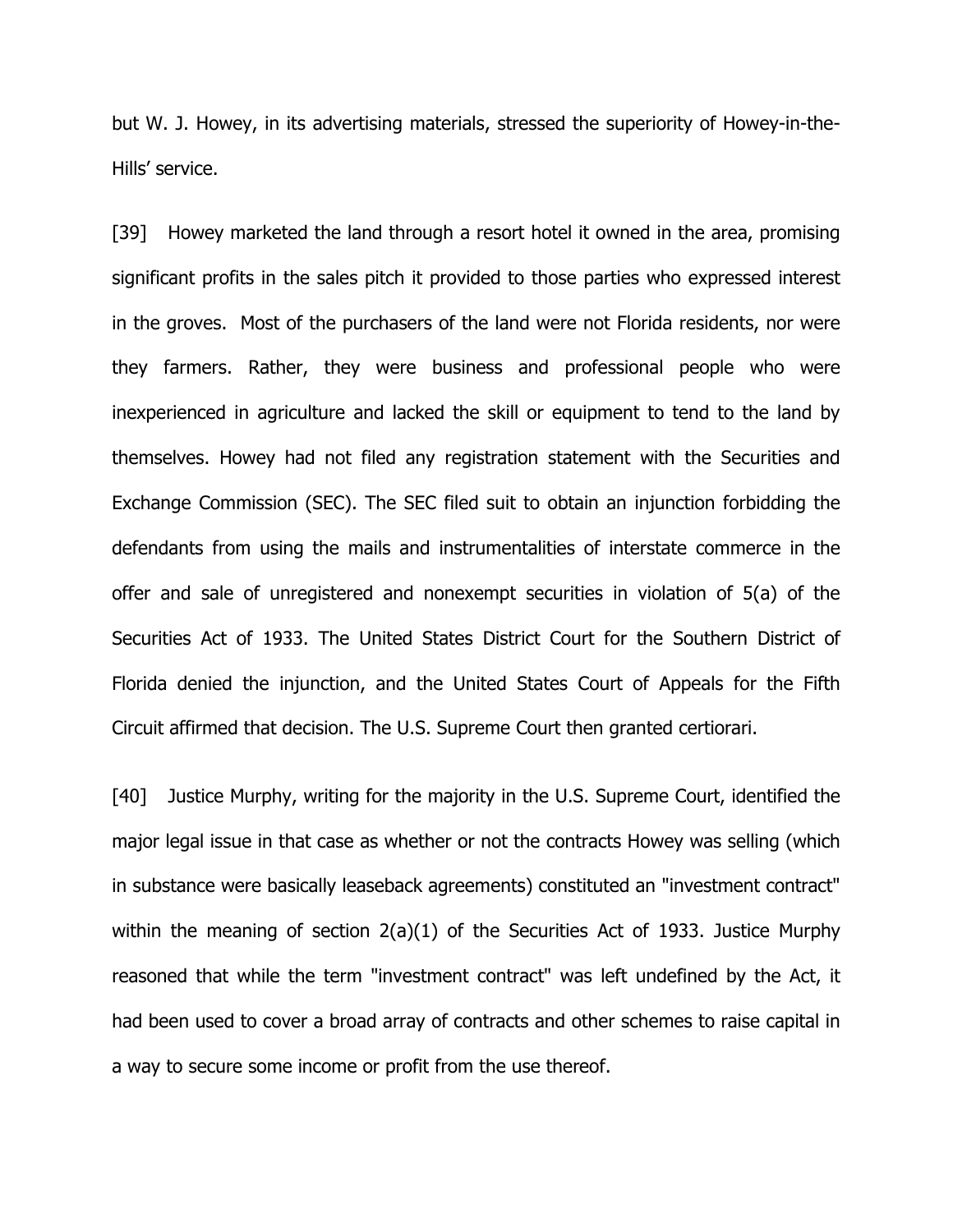[41] Justice Murphy had formulated one of the U.S. Supreme Court's earliest tests to determine whether an instrument qualifies as an "investment contract" for the purposes of the Securities Act (which later came to be referred to as the Howey test) as follows:

- 1. investment of money due to
- 2. an expectation of profits arising from
- 3. a common enterprise
- 4. which depends solely on the efforts of a promoter or third party.

[42] An investment contract thus came to mean a contract or scheme for "the placing" of capital or laying out of money in a way intended to secure income or profit from its employment" - see State v Gopher Tire & Rubber Co., 146 Minn. 52, 56, 177 N.W. 937, 938. This definition was uniformly applied by state courts to a variety of situations where individuals were led to invest money in a common enterprise with the expectation that they would earn a profit solely through the efforts of the promoter or of some one other than themselves - see **State v Evans**, 154 Minn. 95, 191 N.W. 425; Klatt v Guaranteed Bond Co., 213 Wis. 12, 250 N.W. 825; State v Health, 199 N.C. 135, 153 S.E. 855; *Prohaska v Hemmer-Miller Development Co.,* 256 Ill. App. 331; **People v White**, 124 Cal.App. 548, 12 P. 2d 1078; and **Stevens v Liberty** Packing Corp., 111 N.J.Eq. 61, 161 A.193. See also Moore v Stella, 52 Cal.App.2d 766, 127 P.2d 300.

[43] In my judgment, there is merit in the submissions of Mrs Foster-Pusey when she submitted that the agreements between the parties had met all prongs of the **Howey**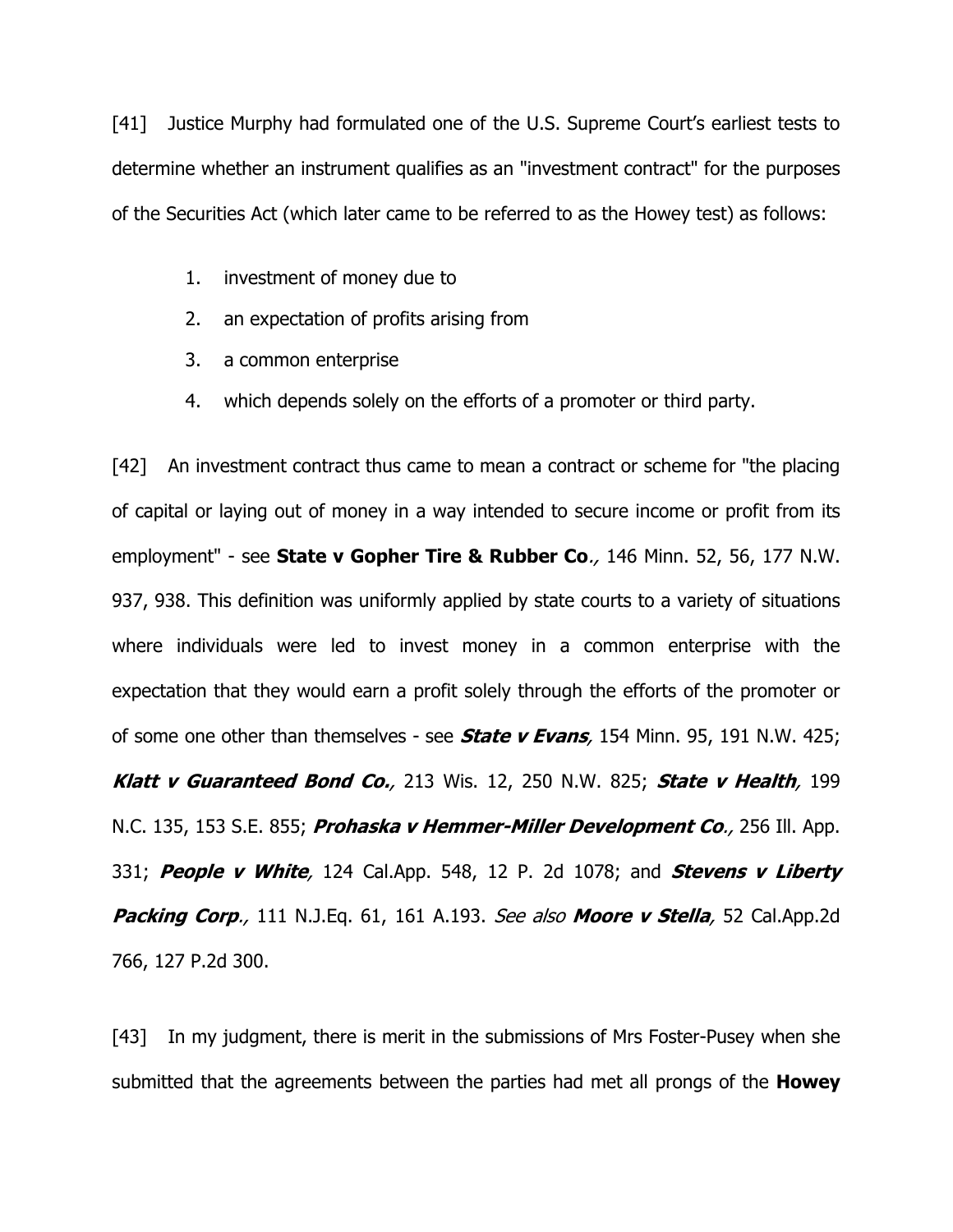test. I also agree with her that the "common enterprise" element was also satisfied by the mere fact that the investor advanced the money and the "promoter" had control over the success of the enterprise.

[44] In Haddad v Ray Bahamas Limited 2006 WL 1321418 (S.D. Fla) the court held that an investor's joint venture agreement with a developer to develop land in the Bahamas did not constitute a security within the scope of the federal securities laws. The **Howey** test was also applied but the court reiterated the criteria set out in **Howey** for determining whether a scheme is an investment contract and found that the parties' joint venture agreement failed the "expectation of profits" prong of the **Howey** test.

[45] In my judgment, the test of whether there is an "investment contract" under the Securities Act is whether the scheme involves an investment of money in a common enterprise with profits to come solely from the efforts of others. If that test is satisfied, it is immaterial whether the enterprise is speculative or non-speculative, or whether there was no offer made to the public. The fact that the appellants had termed the organization a "members club" is also irrelevant. What is relevant is the nature of the agreement with each customer.

[46] Upon the facts of this case, the respondent had acted properly in my view, in issuing the Cease and Desist Orders. The nature of the agreement entered into with investors, the large sums of money being managed, the extraordinarily high interest rate being provided (at times exceeding 10% per month), and the operations of the appellants in general, amounted to an offering of an "investment contract" within the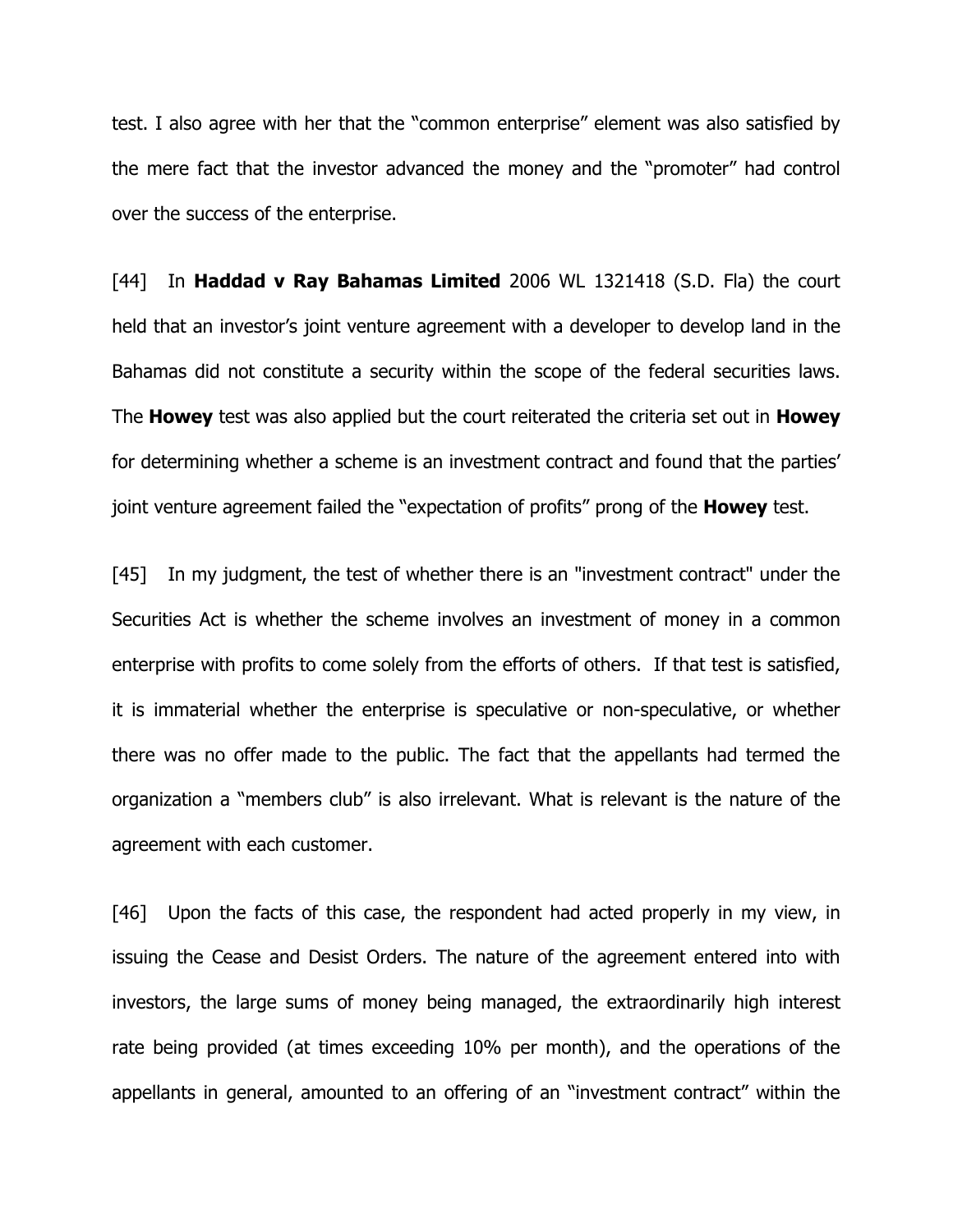meaning of that term in section 2(f) of the Act which defines "securities" as including any "investment contract". In my judgment, the operations carried on by the appellants were therefore subject to the registration requirements of the Act.

[47] It is further my view that the Act was passed by Parliament in order to protect the investing public by imposing criminal sanctions on those who, as principals or agents, engage in the business of dealing in securities without being duly licensed. Parliament clearly intended to provide the investing public with the safeguard of the approval and licensing of professional dealers by the respondent.

[48] Grounds 1, 2 and 3 therefore fail.

### Issue No. 3

## Unlawful and ultra vires actions

## Ground 4

The Appellants were not offering or providing service to the public and therefore were not a "prescribed financial institution" subject to regulation under the Financial Services Act; so that the Respondent was acting unlawfully and ultra vires in issuing cease and desist orders against them.

[49] In my view, this issue can be disposed of quite briefly. The basis of this ground is that the first appellant was not a prescribed financial institution and thus could not be subject to regulation by the respondent. The appeal before the learned judge was from a decision made pursuant to a statutory appeal under the Act and it sought to challenge the issuance of Cease and Desist Orders under the Securities Act. It is therefore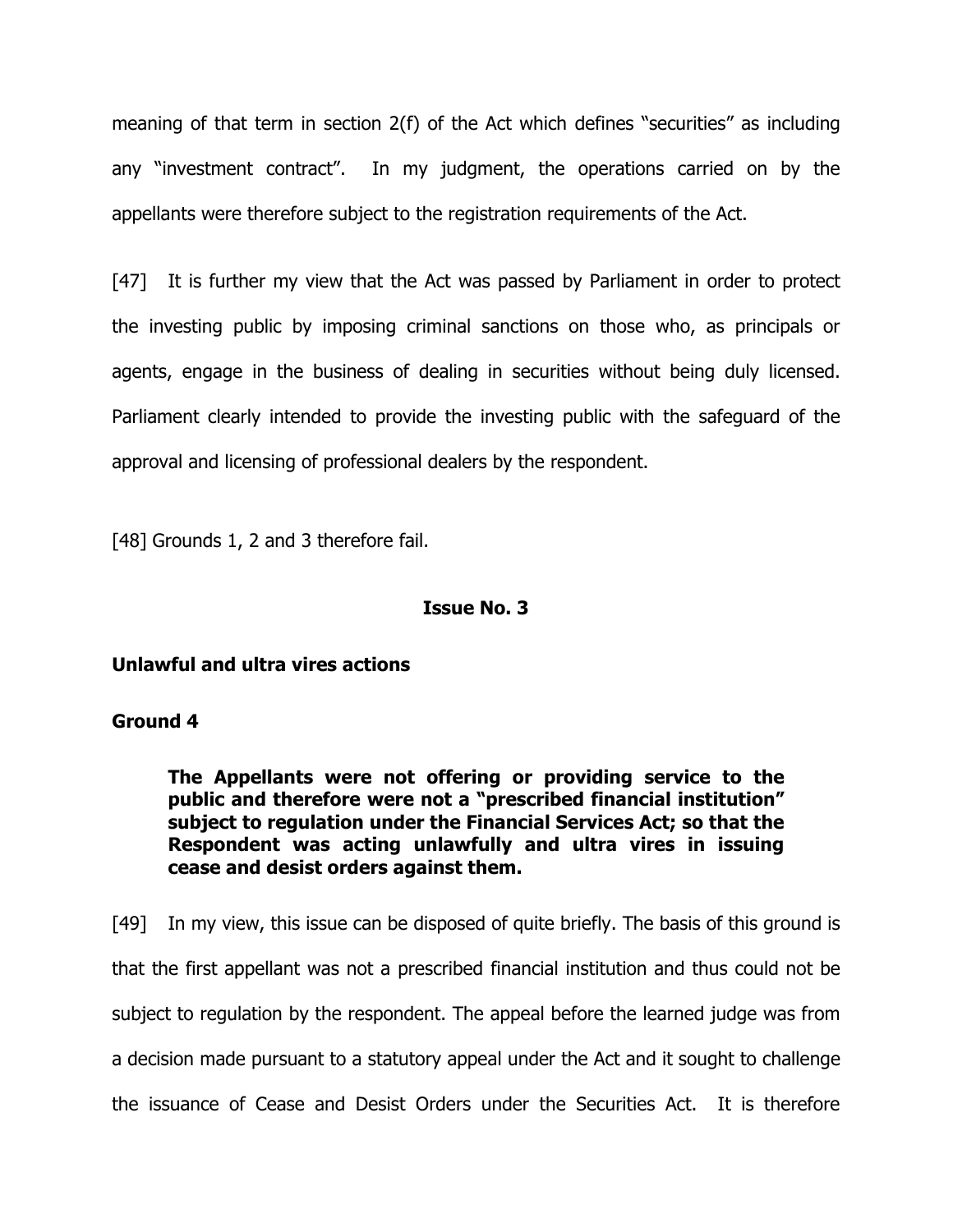abundantly clear that the respondent did not purport to issue the Cease and Desist Orders under the Financial Services Act: it acted pursuant to the Securities Act as it was expressly empowered to do and the learned Judge correctly so found - see page 49 of the Judgment. Ground 4 is therefore misconceived and fails.

# Issue No. 4

## Natural Justice

# Grounds 6 and 9

The Respondent in issuing cease and desist orders to the Appellants without giving them the opportunity to be heard acted in breach of the principles of natural justice and the Appellant's right to a fair hearing which is enshrined in section 20 (2) of the Constitution and its orders were thereby unlawful, null and void.

The learned judge erred in not holding that the Appellants were further entitled to be heard by reason of the provisions of section 4(4) of the Securities Act before punitive action was taken against them.

[50] Lord Gifford QC submitted that even if the statute on its proper construction did

not require the principles of natural justice to be observed, the common law, as well as

the provisions of section 4(4) of the Securities Act (supra) would require it.

[51] Lord Gifford QC referred to the cases of **Board of Education v Rice** [1911-13]

All ER Rep. 36 and **Ridge v Baldwin** [1963] 2 All ER 66 in which the principles of

natural justice were expressed.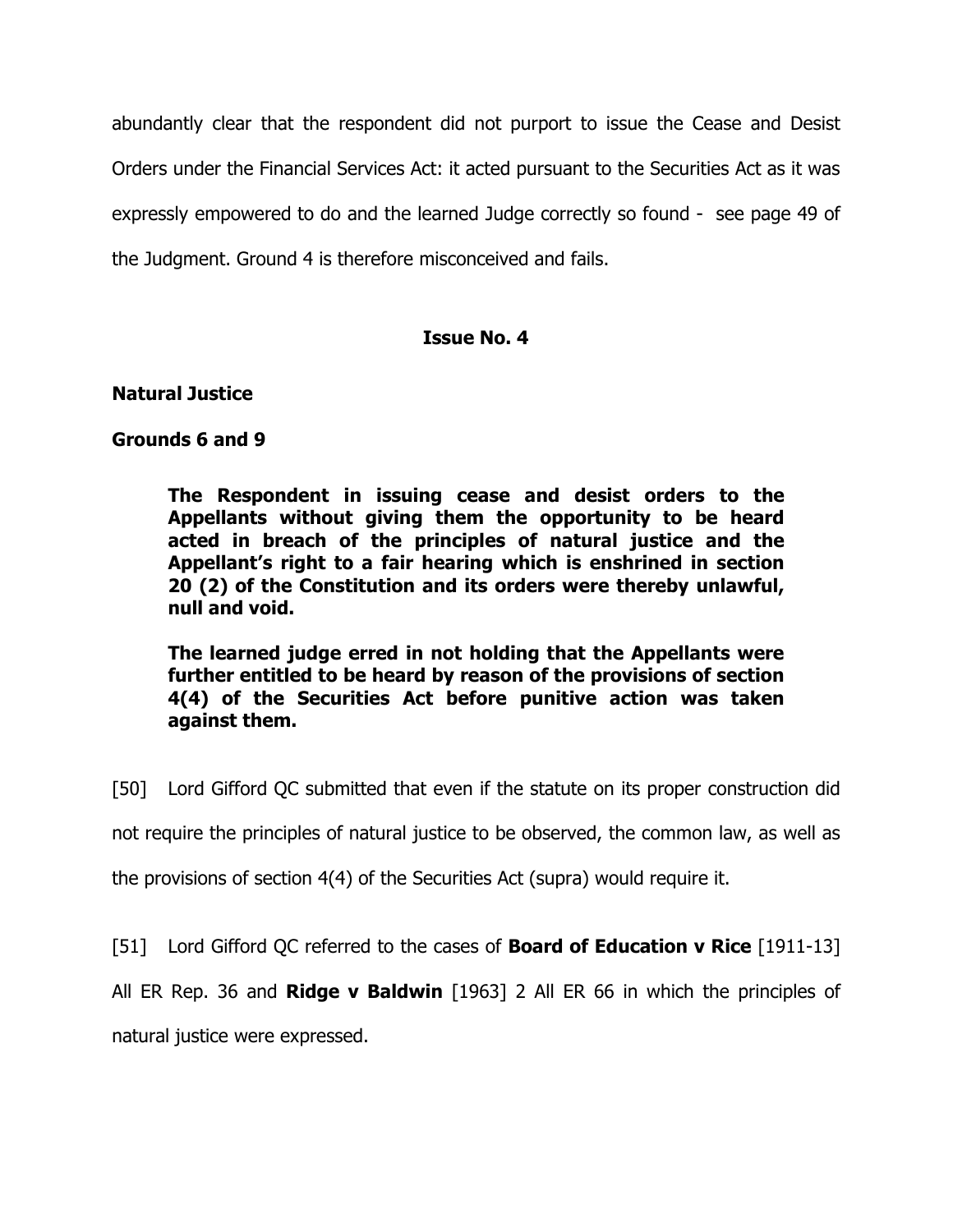[52] Lord Gifford QC contended that the procedure adopted by the respondent was manifestly not fair. It did not give the appellants an opportunity for them to be heard before the issuing of an order which compelled them to cease operation of their business. He submitted that the discretion given to the respondent should have been exercised in favour of a hearing, even if it was not asked for.

[53] Mrs Foster-Pusey submitted however, that the appellants have had the benefit of a fulsome appeal in the course of which they were able to lead evidence, argue procedural matters, argue legal points and have the judge deal with any matters relevant to the decision made by the respondent. She argued that it is well known that the requirements of fairness are met within a statutory scheme as long as there is provision for the affected person either to have a fulsome appeal or to challenge the decision by way of judicial review. The appellants, she said, have not argued that the hearing before the learned judge was deficient in any way. She therefore submitted that the right to fairness had been fully satisfied and any arguments before this court would be now otiose.

[54] I am of the view that there is merit in the submissions of Mrs Foster-Pusey. The records indicate that there was no request for a hearing in accordance with section 4(4) (supra). I entirely agree with Mrs Foster-Pusey that there is no substance in the argument of the appellants when it was submitted that even if they did not ask for a hearing, one should have been offered. The learned judge was correct in my view, to find that the procedure for the issuing of the Cease and Desist Orders in the Act was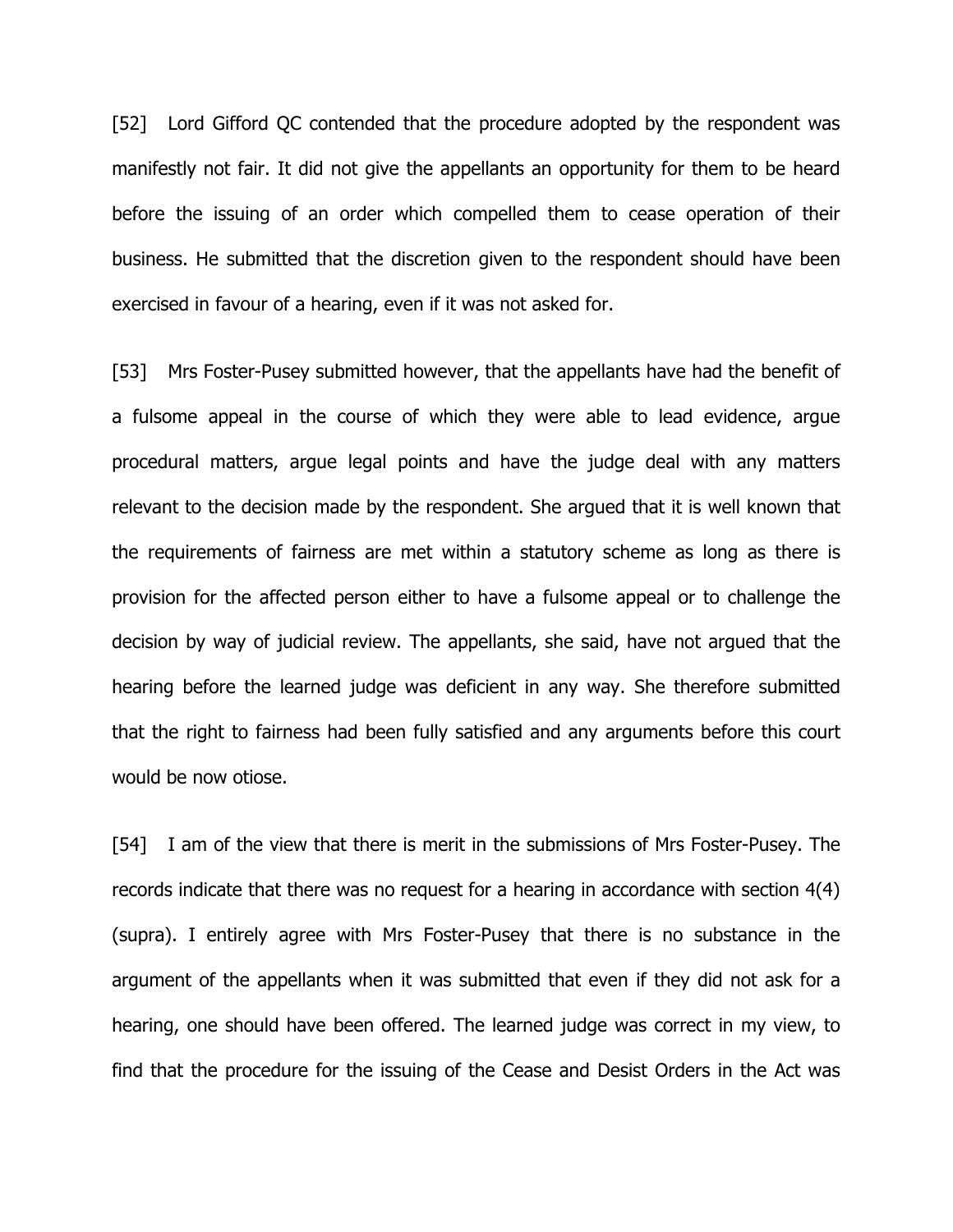fair and met the requirements of natural justice in view of the appeal mechanism.

Grounds 6 and 9 also fail.

### Issue No. 5

### The Right to Freedom of Association

### Ground 8

The cease and desist orders issued by the Respondent interfered with the right to freedom of association enjoyed by the Appellants and their club members under section 23 of the Constitution of Jamaica. The provisions of the Securities Act (under which the Respondent purported to act and which did not provide for the Appellants to be heard) were not reasonably required for any purpose stated in section 23(2)(a) and/or were disproportionate; and in the premises the said provisions of the Securities Act are void for inconsistency with the Constitution and the rights of the Appellants under section 23 were violated.

[55] This issue is covered by ground 8 and is argued in the alternative to grounds 6 and 9. Queen's Counsel argued that the actions of the respondent had evidently interfered with the appellant's right to associate with their club members, and the rights of the members to associate with the appellants. He submitted that there was no reason for an invasive power which "may have catastrophic consequences for the entity affected, to be exercised without prior notice and an opportunity to be heard". Queen's Counsel did not pursue the second aspect of this ground.

[56] It is my view that there is no merit in ground 8. I can see no valid reason for saying that the Cease and Desist Orders had prevented the members of the entity from meeting and continuing to meet in order to discuss how they should trade in their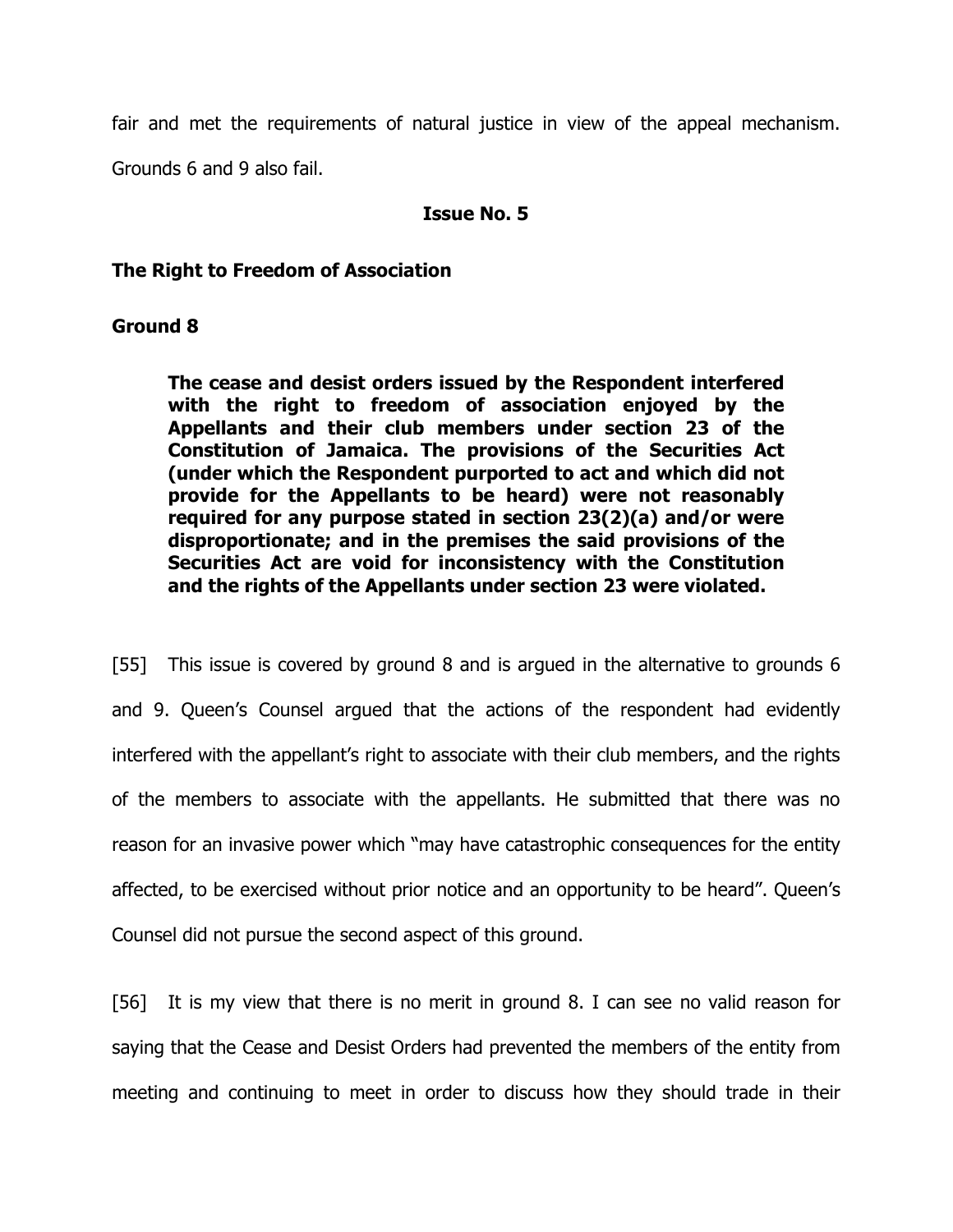foreign currency dealings. I fully agree with Mrs Foster-Pusey that the Cease and Desist Orders were not addressed to a club but were addressed to OLINT. These orders were directed only to the business activities because a licence was required to provide such services. This ground therefore fails.

# Issue No. 6

# The Procedures carried out in seeking the Cease and Desist Order

# Ground 7

The Respondent before issuing cease and desist orders was obliged to follow the procedures laid down in Part B of the Third Schedule to the Financial Services Act and failed to do so, but rather purported to follow procedures contained in the Securities Act which were repugnant to those In the former Act and had been impliedly repealed by it; and the said orders were thereby unlawful, null and void.

[57] Lord Gifford QC submitted that the power of the respondent to issue a cease and desist order is provided for in the Financial Services Commission Act (the FSC Act) and is subject to a number of provisions as to the giving of notice, and the holding of a hearing, which the respondent failed to observe; and that the respondent had no power to issue an order without giving notice, purportedly under the Securities Act where there are no such provisions. He submitted that it is evident that the procedure under the FSC Act was designed to conform to the rules of natural justice. It required in particular (a) that the institution is served with notice of the facts alleged against it, so that it knows the case it has to meet; (b) that a hearing is held within a reasonable time before an order is made to the detriment of the institution's business; and (c) that the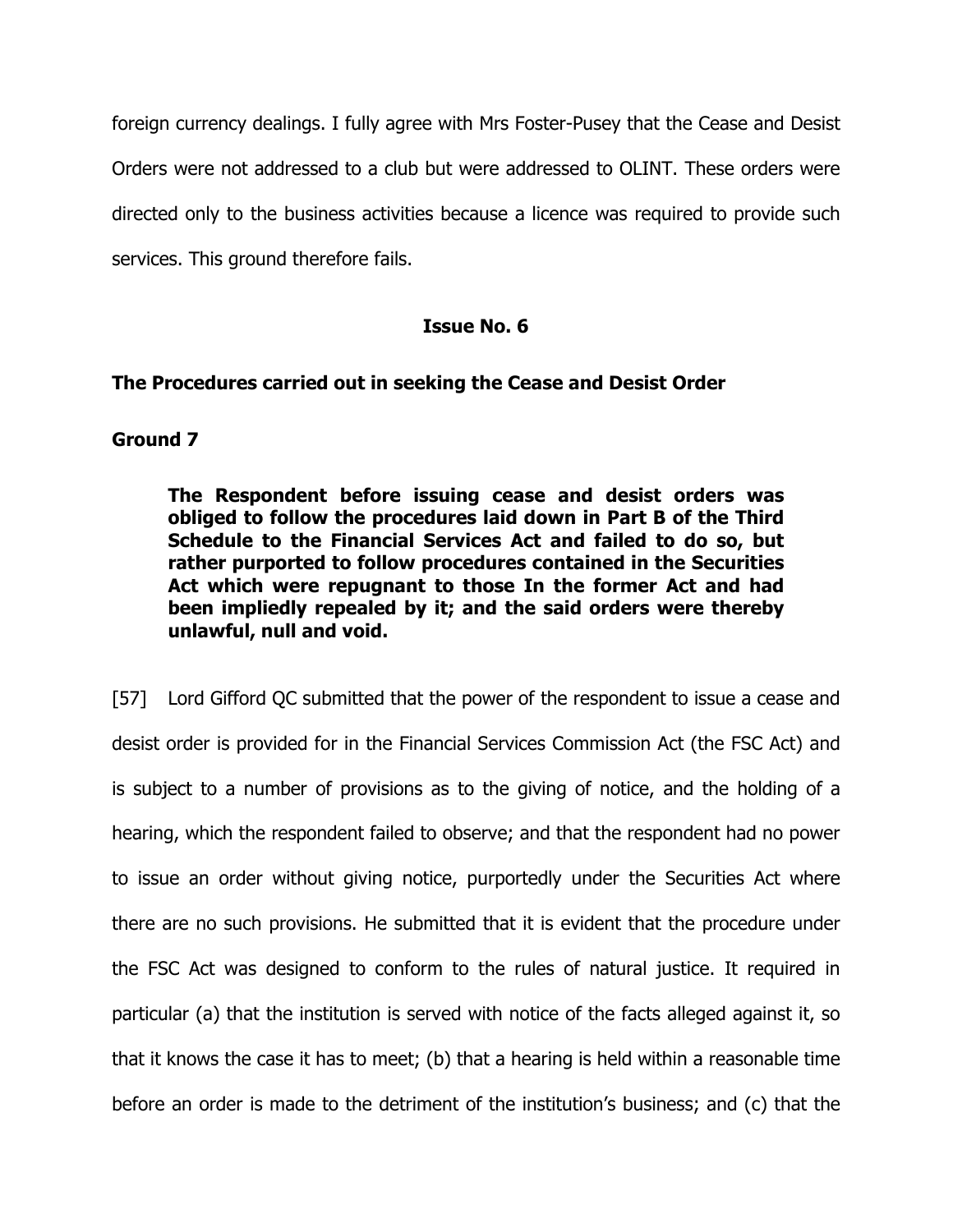order may not be made until there has been a finding that the contravention has been established. By contrast he submitted that the procedure under the Securities Act (a) provides for no statement of facts or reasons to be given; (b) provides for a hearing only after the order has been made; and (c) allows the institution's business to be halted under a loose criterion that the 'circumstances so warrant'. He therefore submitted that the Securities Act procedure is a licence for arbitrariness.

[58] Lord Gifford QC further submitted that the learned judge had held that the respondent may choose whichever of these procedures it wishes. However, the question which he said arises is, was it the intention of Parliament to provide such a choice? He then examined the legislative history and framework of the two statutes. He concluded that the respondent may only act intra vires the powers given to it by the FSC Act and that any action not authorised by that Act is ultra vires, even if apparently authorised by another Act. The two Acts he submitted were inconsistent with each other, and the powers contained in the Securities Act are subordinate to, and must be read subject to, the powers confirmed in the FSC Act.

[59] As an alternative argument, Lord Gifford QC submitted that the provisions of the FSC Act, which is the later Act, impliedly repealed those provisions of the Securities Act which are plainly repugnant to the FSC Act. He referred to and relied on the authorities of Kutner v Phillips [1891] 2 QB 267 at 272 and Ellen Street Estates v Ministry of **Health** [1934] All ER Rep 385 at 389. He submitted that the two different cease and desist order powers are repugnant one to the other and that there was no rational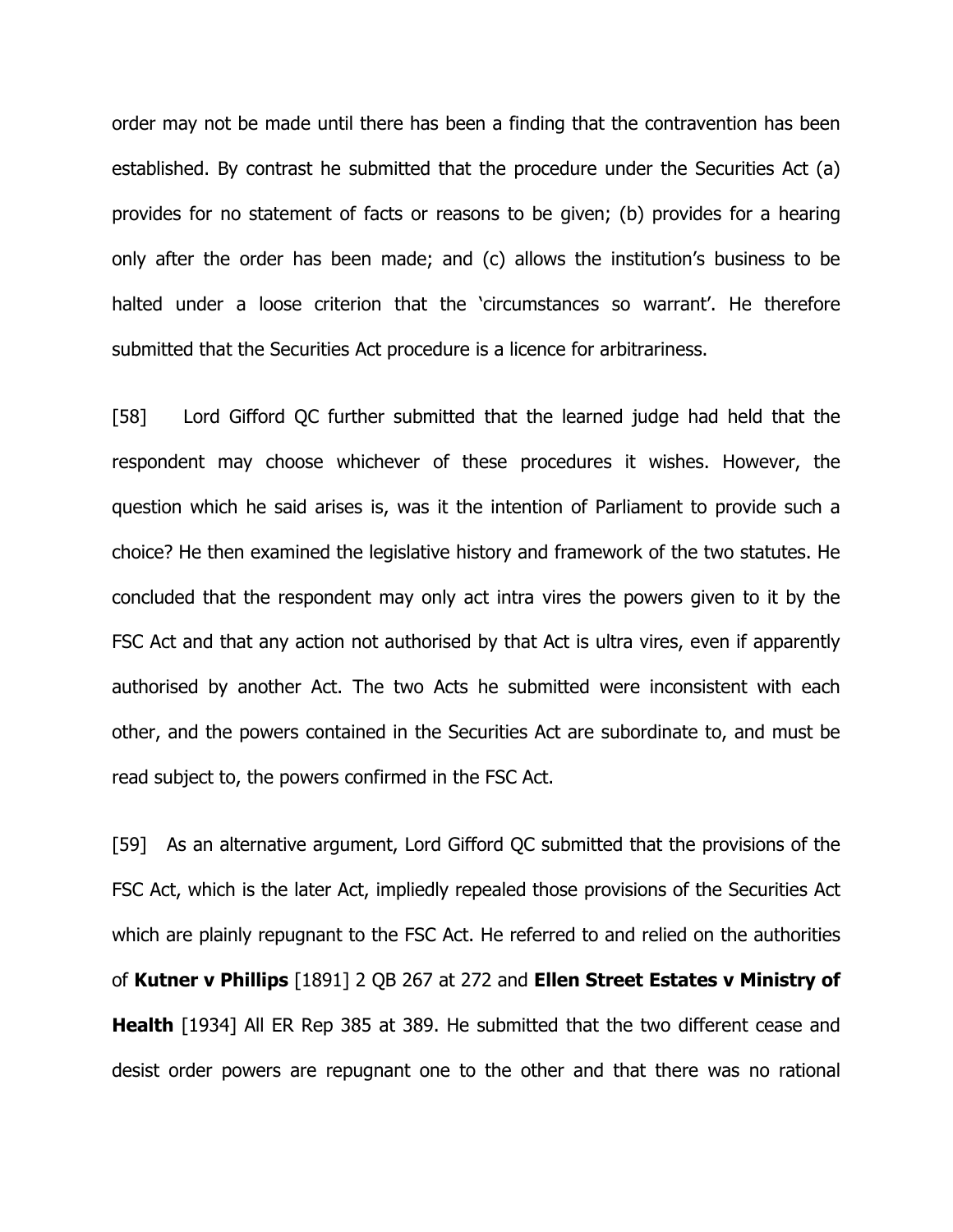explanation for Parliament to have retained the earlier power while introducing another one.

[60] Mrs Foster-Pusey submitted in response to the submissions made by Lord Gifford QC that ground 7 is without merit. She dealt first with the arguments raised by Lord Gifford QC that the FSC Act had impliedly repealed the Securities Act. She submitted that this principle did not arise in the circumstances of this case. She argued that prior to the promulgation of the FSC Act, the respondent was the regulatory body concerned with securities, while there were other bodies regulating the provision of other financial services such as insurance. With the promulgation of the FSC Act, she submitted that Parliament had created a single body, the Commission, that would supervise the provision of the various financial services. The powers of the respondent were then transferred to the Commission. In developing her arguments, Mrs Foster-Pusey submitted that both Acts were really companion legislations.

[61] Mrs Foster-Pusey further submitted that it was clear that both statutes operated independent of each other and that the FSC Act did not impliedly repeal the Securities Act. The learned judge, she said, was therefore correct when she concluded that the power to issue Cease and Desist Orders under both statutes could stand together. She submitted that the procedure in the FSC Act was more workable in respect of a licensed institution in order to oversee its operation.

[62] Counsel finally submitted that if in fact the power to issue the Cease and Desist Order under the Securities Act was impliedly repealed the appropriate challenge would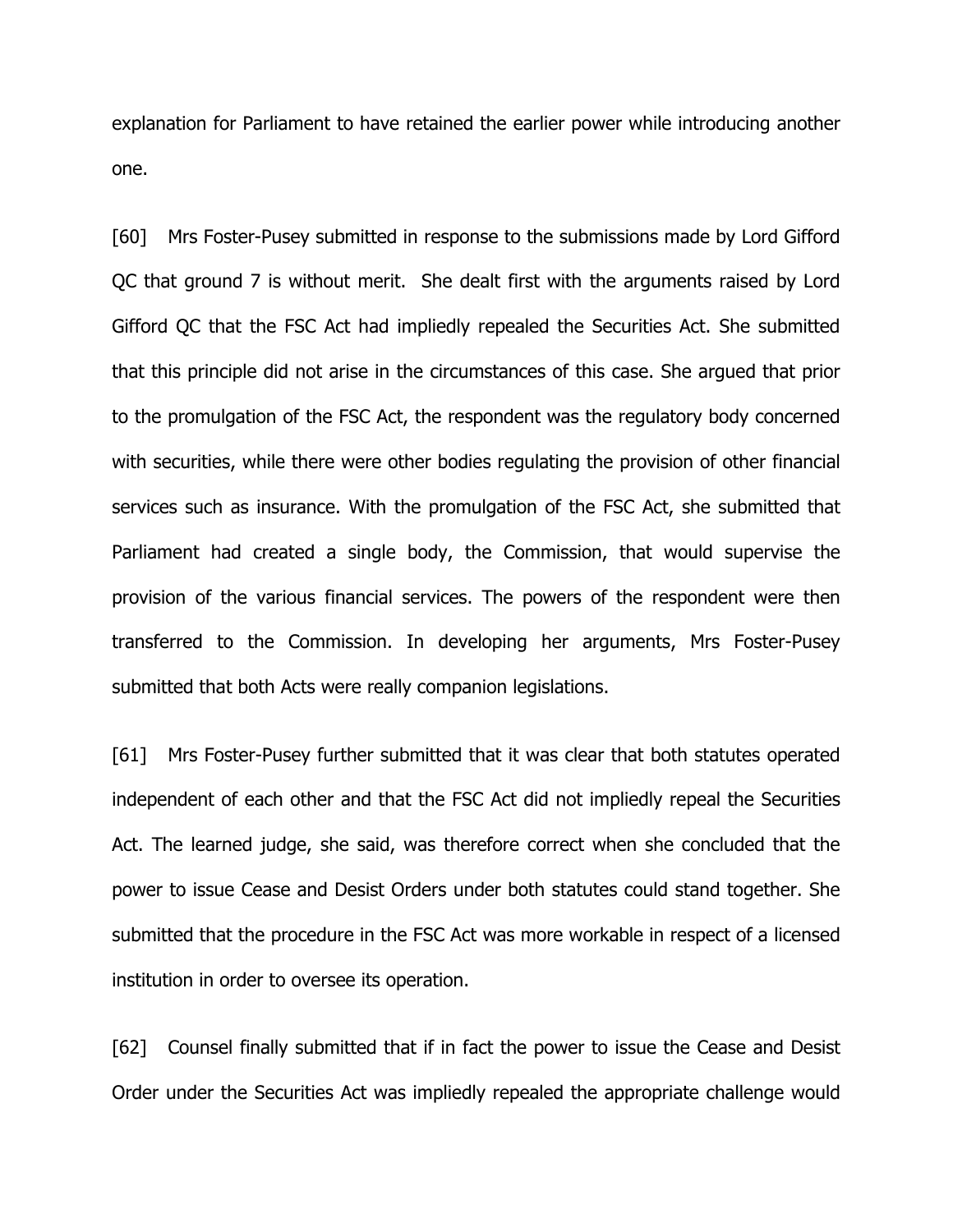have been to seek judicial review to quash the Cease and Desist Order on the basis that the respondent did not have the power under the Act as it claimed to. She submitted that this was not done and that what is before this court is the final tier of the appeal process.

[63] In my judgment, there is merit in the submissions of Mrs Foster-Pusey. The learned judge was correct to have found that the power to issue Cease and Desist Orders under both the Securities Act and the FSC Act could stand together. In my view, both Acts provided different procedural frameworks for the grant of such orders. It is further my view that the question of implied repeal of the power to issue Cease and Desist Orders under the Securities Act did not arise and neither did the FSC Act impliedly repeal the Securities Act. Ground 7 accordingly fails.

## Issue No 7

Whether the Respondent Acted as Judge and Investigator in its Own Cause and/or in Breach of the Doctrine of Separation of Powers?

Ground 10

The respondent investigated the activities of the appellants, seized the appellant's property, concluded that they were acting unlawfully and issued orders which prevented the carrying on of those activities, and thereby acted as investigator and judge in its own cause, and/or in breach of the doctrine of separation of powers.

[64] Lord Gifford QC argued that by virtue of section 4 of the FSC Act the Executive Director of the Commission was responsible for the day to day management of the Commission. He was also a member of the Commission and was a member of the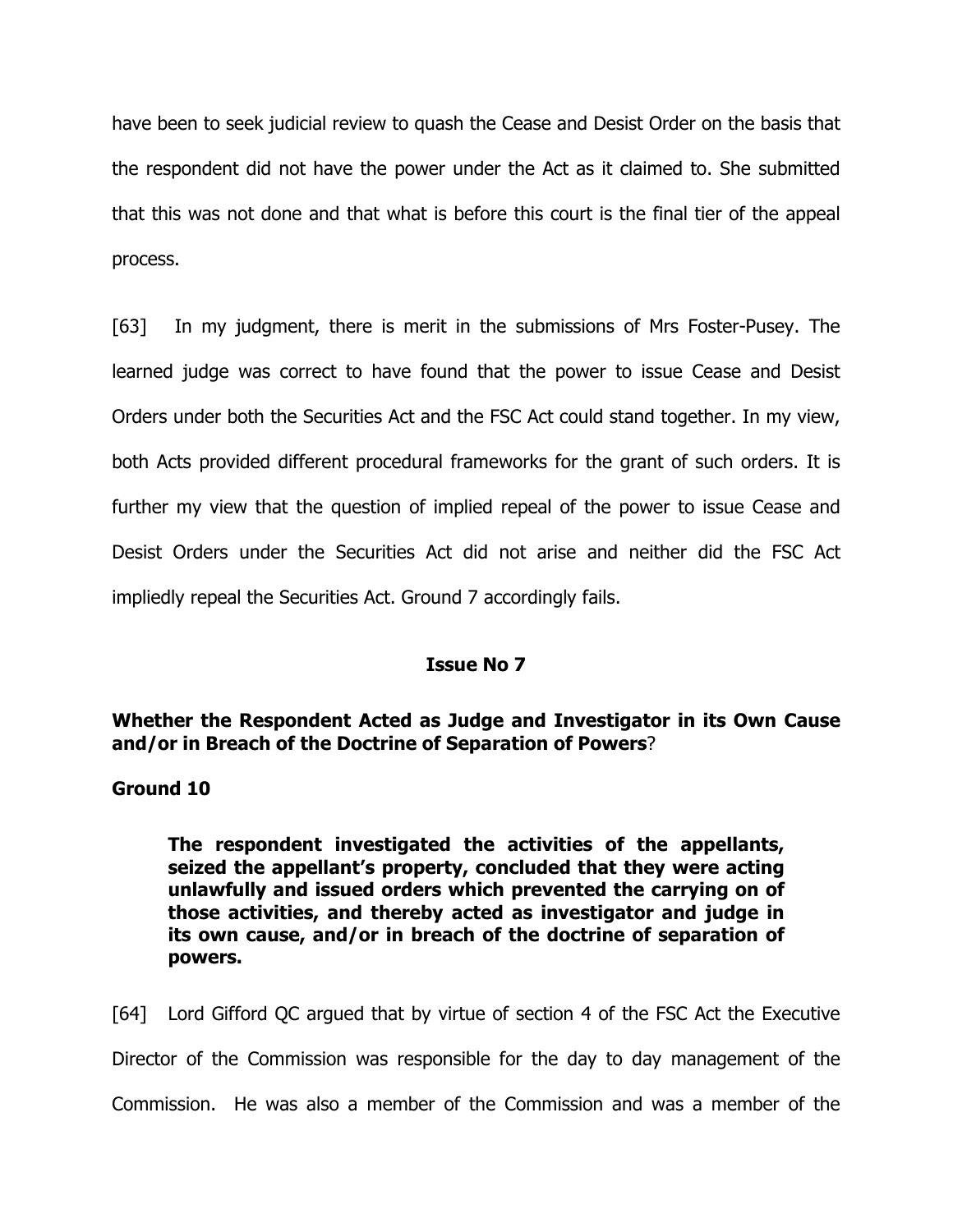Board which took the decision to issue the cease and desist orders at the meeting of 22 March 2006. He submitted that where the respondent is both investigator and adjudicator and that it adjudicated without a hearing, there was a breach of the rules of natural justice. He further submitted that where the same Commission can both investigate and make final decisions which affect the rights of the subject there was a breach of the doctrine of separation of powers. With respect to the latter submission he referred to Jamaica Stock Exchange v Fair Trading Commission SCCA No 92/97 delivered 29 January 2001. Lord Gifford QC argued that in that case the relevant legislation had given power to the Commission to investigate, but the power to make orders which had a penal effect was given to the Supreme Court. In the instant case the legislation he argued, required the Commission to be both investigator and judge so unlike the Fair Trading Commission, the Financial Services Commission had exercised judicial power. He submitted that the learned judge was incorrect when she took the view that the right of appeal to the Judge in Chambers meant that the final decision was in fact taken by the Court, so that there was no usurpation of the judicial power.

[65] Mrs Foster-Pusey submitted on the other hand, that the respondent, like the Fair Trading Commission, does not exercise judicial powers when deciding whether to issue a Cease and Desist Orders, and more so when it is acting under the Securities Act as it did in this case. She therefore submitted that the appellants' reference to the doctrine of the separation of powers is mistaken as the issue raised really concerns natural justice.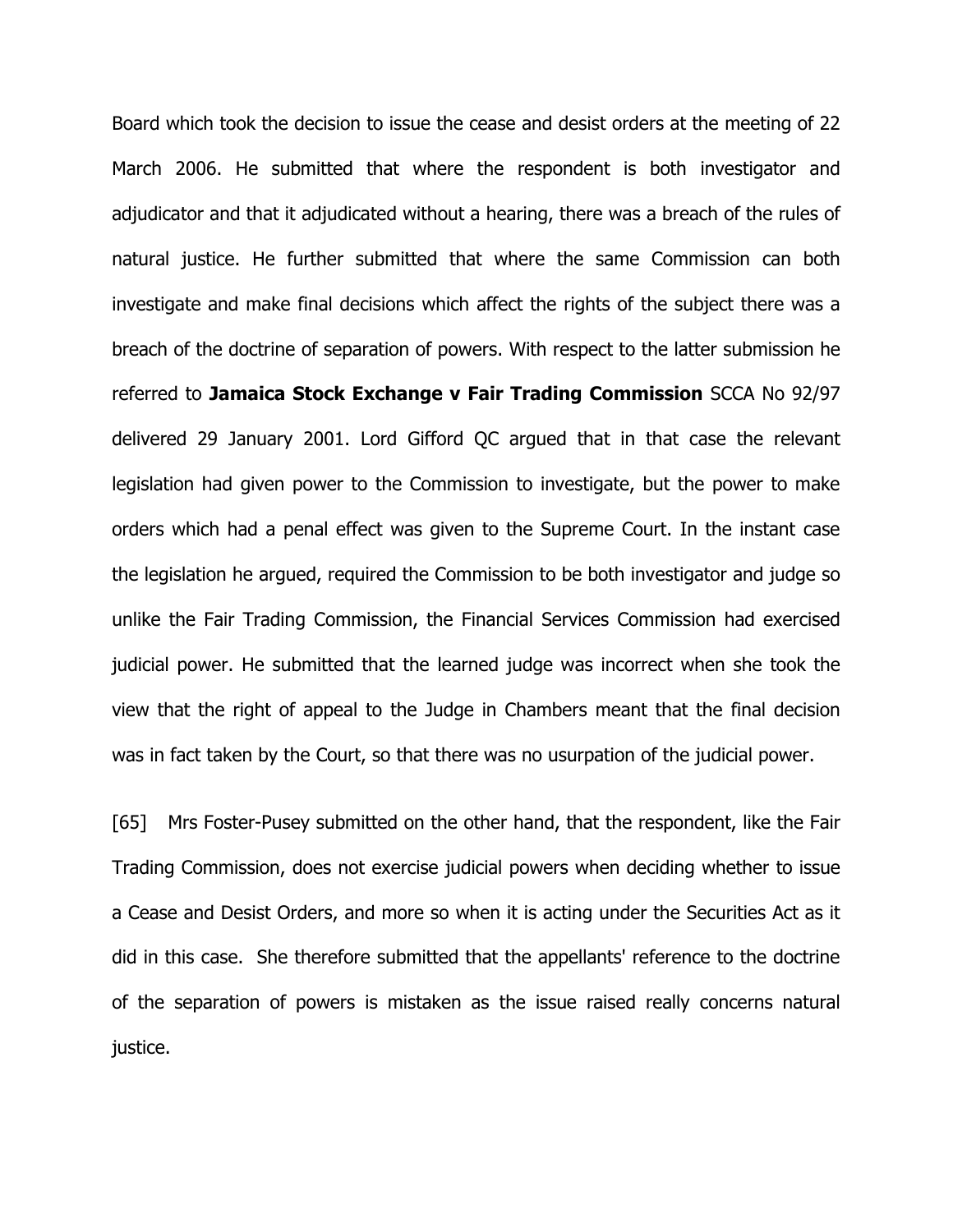[66] Mrs Foster-Pusey also submitted that the learned judge had correctly found that there was neither a breach of the principles of natural justice nor contravention of the doctrine of separation of powers as there was adequate protection conferred by the right of appeal conferred under section 68(1C) of the Securities Act. She further submitted that section  $68(1)$  enabled a Judge in Chambers to whom an aggrieved person has appealed to make any such order as he thinks fit in this regard. She referred to and relied on the case of **Porter and Another v Magill**  $[2002]$  1 ALL ER 465. The learned judge had also relied on this authority.

[67] In my judgment, there is merit in the submissions of Mrs Foster-Pusey. In the **Porter** case the independence and impartiality of an auditor was challenged as it was said that he acted as investigator, prosecutor and judge and there were allegations of bias. Lord Hope at paragraph 92 of his judgment stated:

> "That being the structure of the procedure laid down by the statute, there is inevitably some force in the criticism that, where accusations of willful misconduct are involved, the auditor is being required to act not only as an investigator but also as prosecutor and as judge. But this problem has been recognized and dealt with in s 20(3). It provides not only that any person aggrieved by his decision may appeal against the decision to the court but also that the court 'may confirm, vary or quash the decision and give any certificate which the auditor could have given'. The solution to the problem which s 20(3) provides is that of a complete rehearing by the Divisional Court. The court can exercise afresh all the powers of the decision which were given to the auditor."

[68] I agree with Mrs Foster-Pusey that the requirement that a person have a hearing before an independent and impartial tribunal is satisfied if the statutory framework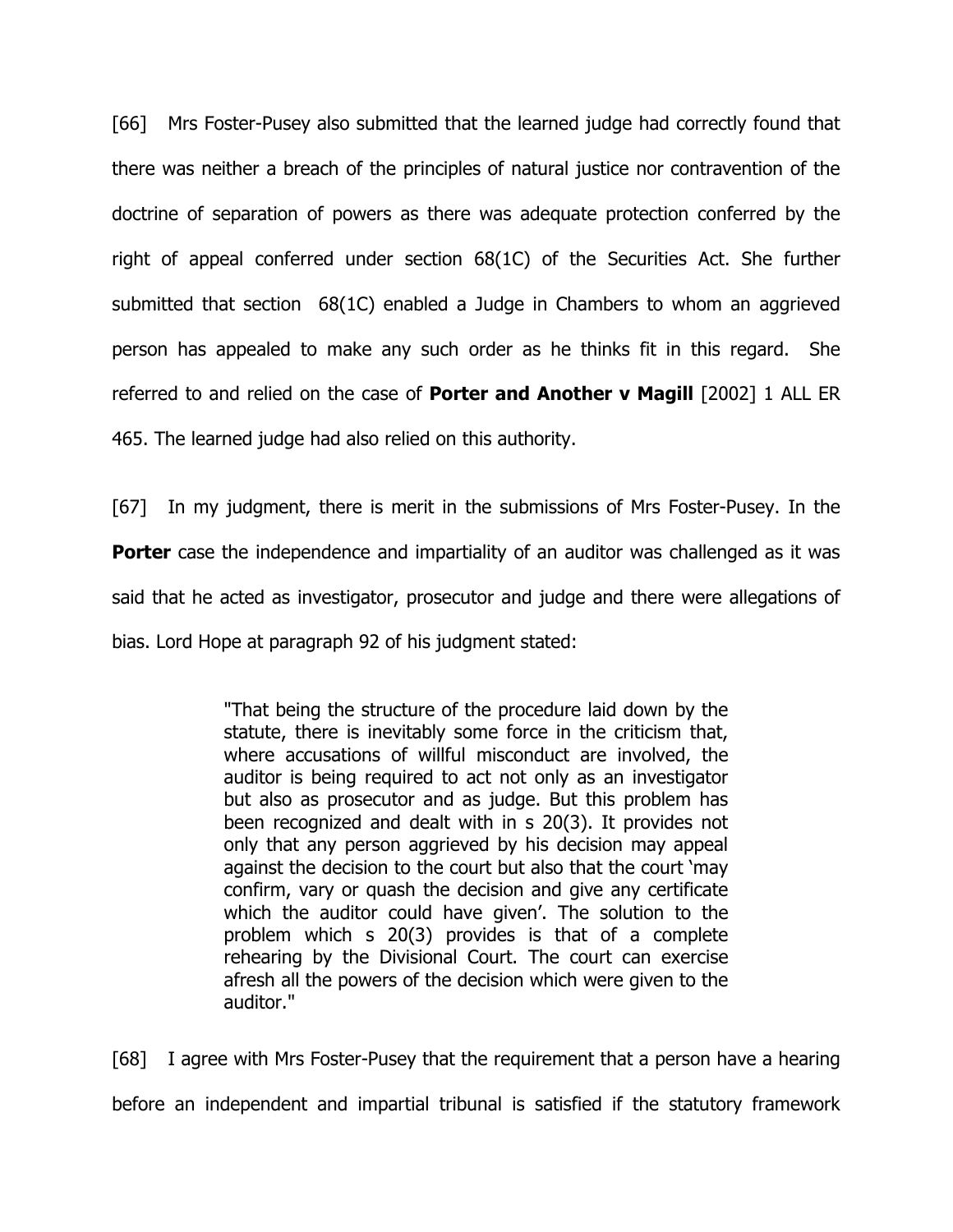provides either for judicial review or a fulsome hearing on the merits. Section 68 (1C) states as follows:

> "(1C) Any person aggrieved by a decision of the Commission under subsection (1B) (a) or (b) may, within fourteen days after the date of notification of the decision, appeal to a Judge in Chambers who may make such order as he thinks fit."

And subsection (1B) (a) and (b) state:

- "(1B) On the conclusion of any such investigation the Commission may, if it is satisfied that the circumstances so warrant-
	- (a) issue a written warning or a cease and desist order, as the case may require, to the person concerned;
	- (b) in accordance with section 9 (6) or section 10 (4), as the case may be, suspend or cancel any licence or registration granted under this Act; …"

[69] It is therefore my view that the appellants having had a full hearing before a judge of the Supreme Court ought not to complain that there was a breach of natural justice. Ground 10 therefore fails.

[70] Ground 5 was not argued so there is really no need to refer to it.

# The Counter Notice of Appeal

[71] The respondent filed a counter notice of appeal on 8 February 2008 and appealed against the order of the learned judge "that the appellant's letter dated March